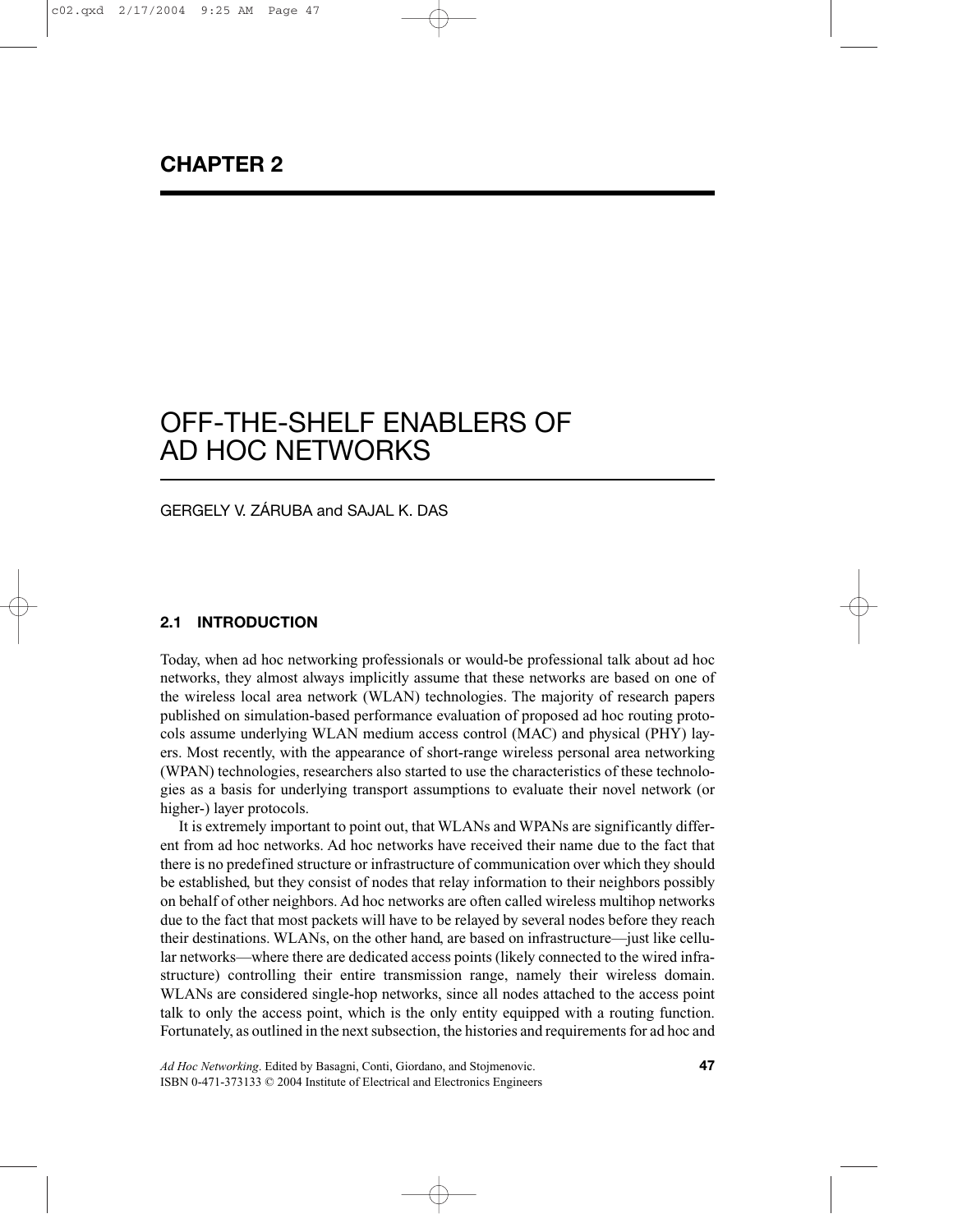WLAN/WPAN technologies are converging, and most (if not all) technologies defined for WLANs/WPANs are extended to be employable as the basis for ad hoc networking.

#### **2.1.1 The Converging History of Ad Hoc Networks and WLANs**

The idea of both WLANs and ad hoc networks date back to approximately the same time, the early 1970s. Although the main driving force behind ad hoc networks was the need for survivable, infrastructureless and hard-to-detect military applications, WLANs received a lot of attention from academia and companies interested in commercial deployment.

In 1972, the Department of Defense (DoD) initiated a new program on Packet Radio Networks (PRNET) with the intention to create technologies for the battlefield that do not need a previously deployed infrastructure but are highly survivable even when some of the radios fail or are destroyed. The medium-access technology employed was a slightly modified version of the ALOHA protocol developed two years earlier in academia to interconnect the computing infrastructure over four Hawaiian islands with eight transceivers. Thus, the first ad hoc network was already using wireless LAN technology as the underlying MAC and PHY layers. Later on, in the early 1980s, the PRNET program was replaced by the Survivable Adaptive Radio Networks (SURAN) program, improving upon the physical properties and routing of PRNET. Technologies to create moderate-cost ad hoc networks outside of the DoD were not present, and since there were very few mobile devices with any computing power, there was no need for commercial deployment either.

In the early 1990s, mobile computing power became affordable for the masses in the forms of laptops, notebooks, and personal digital assistants (PDAs). At the same time, hardware and software, especially open-source software, became widely available for trivial interconnection of computers and maybe connection to the emerging global network, the Internet. It was just a question of time of when the need for mobile connectivity would reach a critical mass to be worthy for commercial companies to look into developing standards, technologies, and products to enable mobile, i.e., wireless interconnection of devices. The early 1990s was also the time of the renaissance of ad hoc networking research, wherein packet radio networks were renamed ad hoc networks [23, 36], and old ad hoc networking problems became important research topics again. There was a commercial need for mobile interconnection, leading toward a push for wireless infrastructure based standards as well as a strong lobbying from research organizations to develop technologies that could be used as the basis of ad hoc networking (with more stress on the former). Due to the major interest from several companies, the Institute of Electrical and Electronics Engineers (IEEE) 802 Group in charge of computer communication networks established a subcommittee, IEEE802.11, to standardize and unify techniques and technologies to be used for wireless LANs. Since the subcommittee was established involving experts from companies and academia, it was also aware of the need for infrastructureless communications and was working in parallel to address both infrastructure-based and infrastructureless needs.

The DoD never lost interest in ad hoc networking, and funded programs such as the Global Mobile Information Systems (GloMo) and Near-term Digital Radio (NTDR), the former addressing Ethernet-type connectivity, and the latter focusing on military applications (NTDR also became the first nonprototype, real ad hoc network in the world). By 1997, the IEEE802.11 subcommittee had approved its first WLAN standard, defining the physical layer as well as the MAC and logical-link control layers for infrastructured and infrastructureless communication.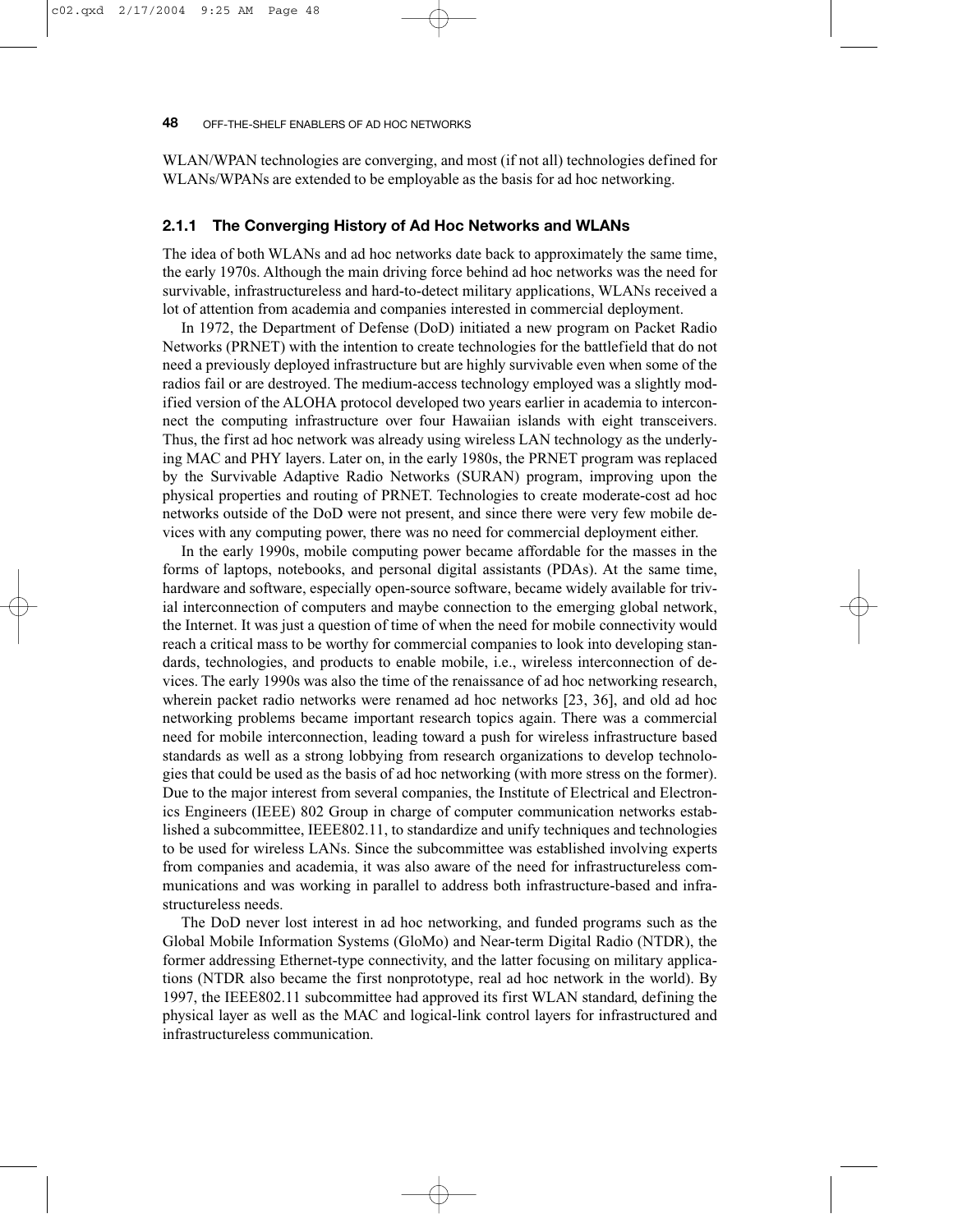Today, the prices for IEEE802.11-based technologies are within everybody's reach and since an infrastructureless mode is defined, it has become the premier choice for the underlying bottom two layers (PHY and MAC) for most simulation, test-bedding, and even commercial ad hoc networks and applications. Yet, one should not forget that it is the infrastructureless part of the specification that permits the ad hoc mode, not the WLAN technology, which provides for ad hoc networks. Another factor to keep in mind is that most of the revenues are generated from the technology being deployed in WLANs and, thus, some protocol issues significantly different in WLAN and ad hoc scenarios will show a strong bias toward a primary WLAN behavior.

# **2.1.2 Wireless LANs**

In the strict sense of the word, WLANs are infrastructure-based wireless networks, in which there is a need to deploy wireless access points ahead of time; these access points control network usage in their respective transmission range or domain. A local area network's spatial span is usually between 10 meters to a few hundred meters; thus, the same coverage range is demanded from a wireless LAN. A node that wants to connect wirelessly to a WLAN, should (i) be in the transmission range of the access point, (ii) obtain or carry an IP address from the same IP domain (assuming IP communication) that the access point is in, and (iii) use the access point as a bridge or router for every packet it sends or receives.

Wireless bandwidth is one of the most important natural resources of countries; thus, its usage is regulated by national regulation bodies. In the United States, the regulatory body in charge of the national radio frequency resources is the Federal Communications Commission (FCC). In order for a frequency band to be used, the FCC has to issue licenses to devices using that band as well as a license to operate devices in that band. The FCC has designated several frequency bands, commonly known as the ISM (Industrial, Scientific, and Medical) and/or U-NII (Unlicensed-National Information Infrastructure) bands, for which an FCC license is only needed for the device and not for the usage of the band. WLANs take advantage of these ISM bands, so the operators do not have to request permits from the regulatory bodies. The most common ISM bands for WLANs in order of their importance are: 2.4 GHz–2.483 GHz, 5.15 GHz–5.35 GHz, 5.725 GHz–5.825 GHz (United States) and 5.47 GHz–5.725 GHz (European Union), and 902 MHz–928 MHz (not relevant).

Since WLANs rely on a centrally controlled structure, just like cells of cellular networks, several access points can be used to create cellular-like WLAN structures. Some WLAN technologies are more suited for such large-coverage, cellular-like WLANs, whereas others may not perform well in such scenarios, will be pointed out later in this chapter. The term *hot-spot* recently became a frequently used term, referring to an area covered by one or more WLAN access points to provide Internet connectivity at a fraction of the cost of a cellular data connection, to users whose terminals are equipped with wireless network interface cards. Providing hotspots is an extremely controversial issue; current cellular providers are likely to loose revenue unless they are the ones providing the service.

## **2.1.3 Wireless PANs**

The term wireless personal area networks came along with the appearance of its first representative technology: Bluetooth. WPANs (or, in short, PANs) are very short range wireless networks with a coverage radius of a few centimeters to about 10 meters, connecting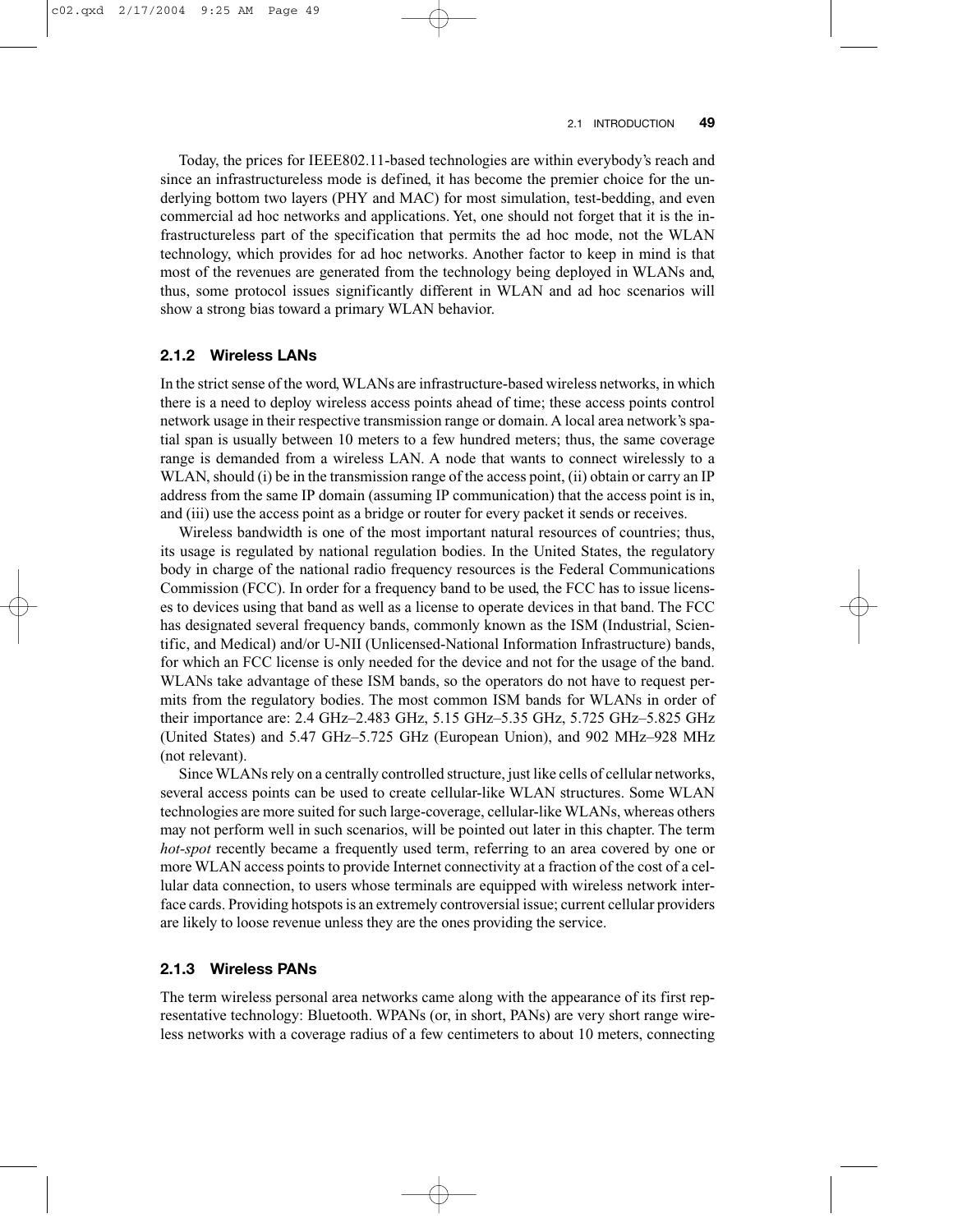devices in the reach of individuals, thus receiving the name. WPANs do not necessarily require an infrastructure; they imply single-hop networks in which two or more devices are connected in a point-to-multipont "star" fashion. Although the communication distance is shorter, so that the power requirements are lessened, Bluetooth provides a significantly lower symbol rate than WLANs. Fortunately, this contradicting "feature" is currently being addressed and it is likely that future WPAN technologies will provide users with options of significantly higher transmission speeds.

#### **2.1.4 Digital Radio Properties**

In order to fully comprehend the different aspects of medium-access control in WLAN and WPAN standards and specifications, it is necessary to possess basic knowledge on the behavior/terminology of digital radio transmissions. If using radio as the medium for communication, the bit error rate (BER) due to undesired interfering sources could become 8–10 orders of magnitude higher than in an optical or wired medium. The attenuation of radio signals is proportional to at least the square of the distance and the square of the carrier frequency in open propagation environments, in which there are no obstacles (not even the earth's surface) reflecting the radio signal, and the receiver and transceiver are in the line of sight. In real environments, statistically, the received signal strength can be decaying with as much as the fourth power of the transmitter–receiver distance, due to obstacles absorbing and reflecting the radio signal. Additionally, in a mobile environment, reflection and absorption of signals from obstacles causes fading effects that can be classified into short- and large-scale fadings depending on how far the transmitter moves away from the transmitter.

*Rayleigh fading* describes the fading of the signal when the transmitter–receiver distance varies around the wavelength of the carrier signal (about 12 cm at 2.4 GHz). With Rayleigh fading, one has to consider that a radio signal can be received through different paths via obstacles reflecting the signal. Signals received from multiple paths travel different distances; thus, their phases can vary significantly at the receiver, causing amplification and attenuation of each other, Rayleigh fading causes local signal strength minima, or *fading dips,* that are about half a wavelength (about 6.25 cm at 2.4 GHz) away from each other, strongly depending on the carrier frequency.

*Log-normal fading* describes the fading effect when the signal strength's variation is measured on a large-scale (much greater than the wavelength of the carrier) movement. With log-normal fading, different reflecting and line-of-sight components' strengths can vary with the order of the sizes of obstacles (buildings, etc.) absorbing the energy of the signal; log-normal fading dips are thus 2–3 orders of magnitude farther away than those of Rayleigh fading.

Thus, the received signal strength does not only depend on the approximate distance from the transmitter, but strongly depends on the exact distance (see Figure 2.1) and location, and on the exact frequency carrier used; that is, it is possible to produce a significant change in the received signal strength just by moving the receiver a few centimeters or by changing the carrier frequency by a few kilohertz.

*Time dispersion* is yet another problem to address—signals bouncing back from obstacles have a time shift comparable to the duration of bit times. Time dispersion could cause the reception of contradicting information, called *intersymbol interference* (ISI).

Since transmission and reception cannot occur at the same time on the same frequency at a single node, and because most building blocks of receivers and transmitters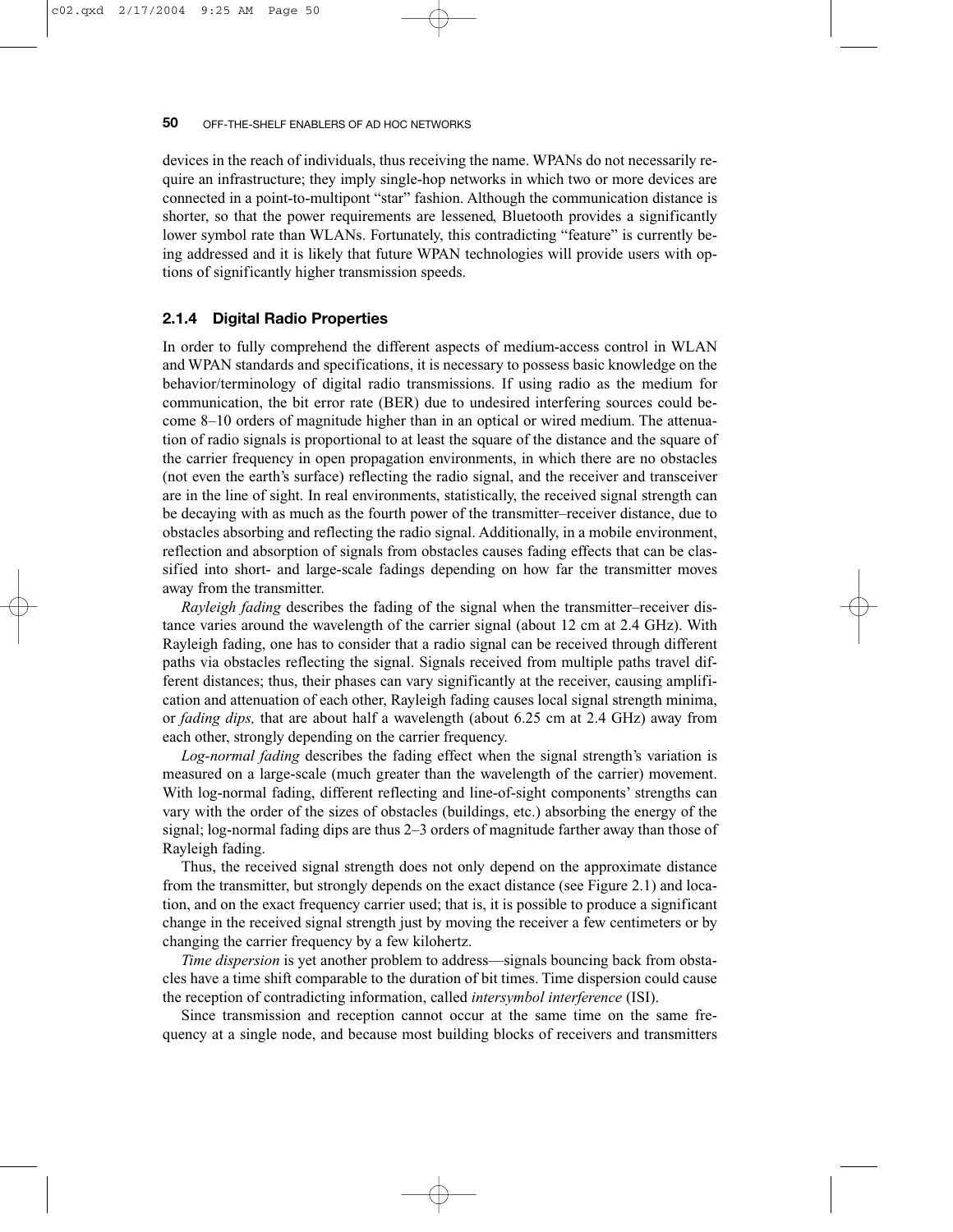



**Figure 2.1.** Received signal strength.

are the same, it makes economic sense to use time-division duplexing to provide only a single radio unit per device that can be switched between reception and transmission modes. Additionally, the consecutive reception and transmission events of the radio do not necessarily have to take place at the same frequency carrier in order to reduce the risk of being in a fading dip. Unfortunately, it takes significant time (up to a few hundred microseconds) to switch radios between transmission and reception modes (with or without changing the frequency), waiting for all the transients to settle. This time is sometimes referred to as *radio switch-over* or *radio turn-over time,* during which the radio is useless.

Since radio frequency is a scarce resource, it needs to be used wisely. In order to increase the capacity of a system, the same frequency (band) may be reused at some distance where the other signal becomes low. In order to reduce the reuse distance, thus reducing the interference, systems are sometimes required to implement radio-power control, with which the transmission power to different clients can be dynamically adjusted depending on the reading of the received signal strength.

To reduce the average transmission energy over small frequency bands and to provide better protection against fading dips, *spread-spectrum* (SS) technologies are employed (in fact, the FCC requires SS to be used in the ISM bands). The most well known and widely used SS technologies are (Fast) Frequency Hopping (FH or FFH), Direct Sequence Spreading (DSS), and the novel Orthogonal Frequency Division Multiplexing (OFDM) and Ultra Wide Band (UWB). With FFH, the frequency band is divided up into several narrower bands (using a central carrier frequency in each of these narrow bands). An FFH transmission will use one of the narrow bands for a short period of time, then switch to another, and, again, another, cyclically. The time spent at each carrier frequency is called the *dwell time*. In DSS, the signal to be transmitted is multiplied by a high-speed chipcode or pseudorandom noise (PN) sequence, essentially spreading the energy of the signal over a larger band (resulting in less spectral efficiency). With OFDM, just like with FFH, several frequency carriers are defined, but, unlike FFH, more than one carrier may be used at the same time to transmit different segments of the data. As will be shown, Blue-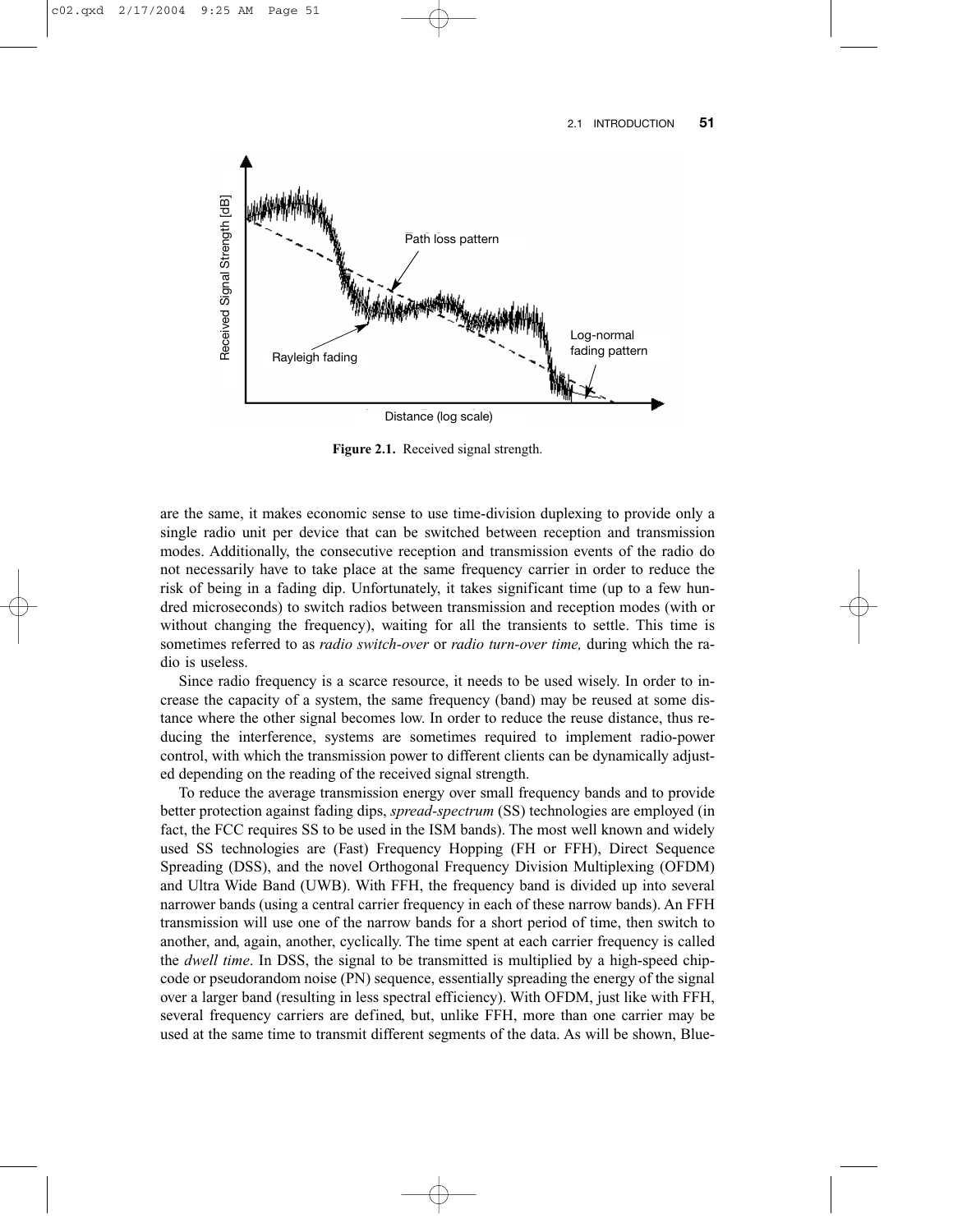tooth employs FFH, whereas IEEE802.11b and IEEE802.11a employ DSS and OFDM, respectively, and UWB is in its infancy.

The reader interested in more details of digital radio signal propagation and fading effects and their mitigation is referred to [39, 40]. Additionally, [44] provides a good overview of differences in propagation for TDMA/FDMA and CDMA systems.

The rest of this chapter is organized as follows: Section 2.2 introduces WLAN technologies and outlines why they can/cannot be used for ad hoc networking. Section 2.3 deals with WPAN technologies, focusing mostly on Bluetooth, and outlines the problems researchers are facing before Bluetooth can be used for ad hoc networking. Section 2.4 concludes the chapter.

# **2.2 WIRELESS LAN TECHNOLOGIES**

As described in the previous section, the history of WLANs starts with the ALOHA system. In the early 1990s, radio technologies became mature enough to enable the production of relatively inexpensive digital wireless communication interfaces. The first generation of WLANs operated in the 900 MHz ISM band, with symbol rates of around 500 kbps, but they were exclusively proprietary, nonstandard systems, developed to provide wireless connectivity for specific niche markets (e.g., military or inventorying). The second-generation systems came along around 1997, enjoying a strong standardization effort. They operated in the 2.4 GHz range and provided symbol rates of around 2 Mbps. The IEEE802.11 Working Group (WG) and its similarly named standard were the most successful of the standardization efforts. People did not have to wait long for an inexpensive third-generation (2.4 GHz band, 11 Mbps symbol rate) WLAN standard and equipment, as the IEEE802.11b Task Group (TG) was quick in standardizing it, and, due to increased need, products rolled out extremely quickly. Although the IEEE802.11a TG was formed at the same time as IEEE802.11b TG and its standard was available at approximately the same time, it took longer for the first IEEE802.11a products to appear. IEEE802.11a operates in the 5.2 GHz band with speeds up top 54 Mbps (or 108 Mbps in a non-standardized "turbo" or dual mode) and represents the fourth generation of WLANs. The Wireless Ethernet Compatibility Alliance (WECA) was established by companies interested in manufacturing IEE802.11b and IEEE802.11a products. WECA forged the by now widely accepted term Wi-Fi (Wireless Fidelity) to replace the userunfriendly IEEE802.11 name. WECA is known today as the Wi-Fi Alliance and provides certification for 2.4 GHZ and 5.2 GHz products based on the IEEE802.11b and IEE802.11a standards, respectively.

While the IEEE802.11 WG was working on IEEE's WLAN standard, the European Telecommunication Standards Institute (ETSI) was working on another standard known as HiperLAN (High Performance Radio LAN). HiperLAN was released at about the same time as the first IEEE802.11 standard in 1998 but has received less attention due to its more stringent manufacturing requirements (representing better qualities, too). HiperLAN operates in the 5.2 GHz band with data rates up to 20 Mbps. The ETSI updated the Hiper-LAN standard in 2000, releasing HiperLAN 2, which provides similar data rates as IEEE802.11a while enabling easy architectural integration into 3G wireless networks (UMTS) and providing quality of service (QoS) provisioning.

In this section the readers will be introduced to the standardization efforts of the different IEEE802.11 Task Groups as well as to the technology of HiperLAN 1 and 2. It will be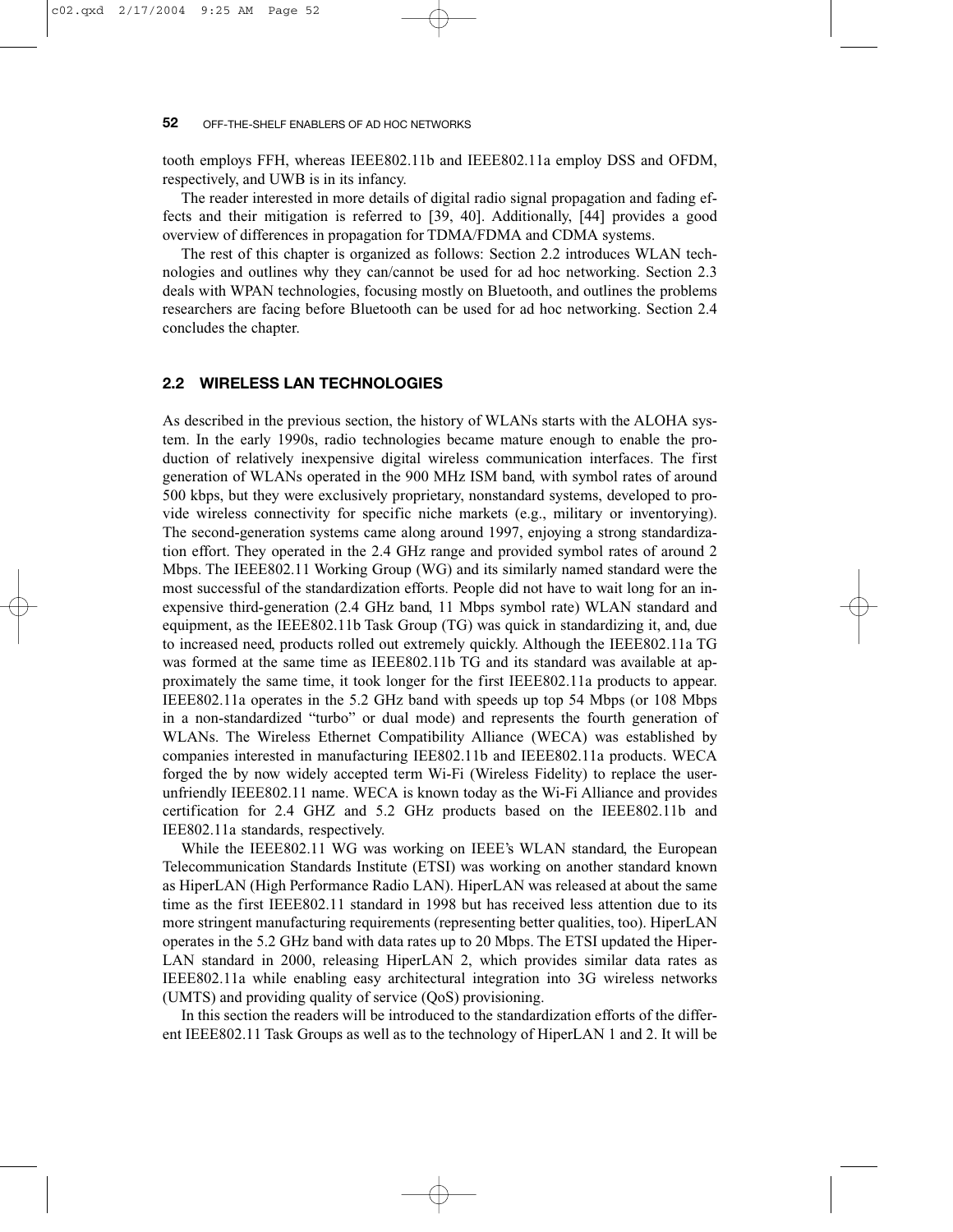shown how these standards provide for not only WLAN usage scenarios but also for ad hoc networking.

#### **2.2.1 IEEE802.11 Technological Overview**

The IEEE802.11 Working Group was formed in 1990 to define standard physical (PHY) and medium-access control (MAC) layers for WLANs in the publicly available ISM bands. The original goal was to have data rates of 2 Mbps, falling back to 1 Mbps in the presence of interference or if the signal became too weak. Originally, three different physical layer options were provided: (i) infrared, (ii) frequency hopping spread spectrum (FHSS) at 2.4 GHz, and (iii) direct sequence spread spectrum (DSSS) at 2.4 GHz. Due to the possible need, two kinds of operation modes were also defined: a client-server, regular WLAN mode that received the name IM-BSS (Infrastructure Mode Basic Service Set), and an ad hoc operational mode called IBSS (Independent Basic Service Set). A Basic Service Set (BSS) is nothing but a group of at least two nodes or *stations* (STA) cooperating via the wireless interface.

The infrared PHY layer did not catch up and has been neglected subsequently. The FHSS PHY used 79 different carrier frequencies with 22 different hopping patterns, defining 22 virtual channels with a dwell time of 20 ms (50 hops/s). Although most of the research comparing the DSSS PHY and the FHSS PHY showed that the interference resistance and resilience of the FHSS PHY layer was superior, the FHSS PHY slowly lost the interest of the IEEE80.11 group and more emphasis was put on the DSSS PHY, mainly due to the fact that increasing the rate was hardly possible using the FHSS PHY. The DSSS PHY divided up the available 80 MHz band at the 2.4 GHz range into three nonoverlapping channels, each of them having around 20 MHz of bandwidth, thus enabling interinterferenceless operation of three different networks in the same spatial area. The 1 or 2 Mbps stream was used to modulate a so-called Baker sequence—a well-defined PN (pseudo random noise) sequence to spread the information over the respective 20 MHz band. The original MAC and PHY specifications of the IEEE802.11 were released in 1997.

Two different MAC channel access methods were defined. The first method, Distributed Coordination Function (DCF) to be used ether in the Infrastructure Mode or in the IBSS ad hoc mode employing the Carrier Sense Multiple Access–Collision Avoidance (CSMA/CA) MAC protocol, was first proposed in [25]. The second (optional) access method is the Point Coordination Function (PCF), to be solely used in the Infrastructure Mode, based on a MAC polling scheme. Only a few products have the capability to work with a PCF method and since the PCF is not defined for the ad hoc mode, further description of it is omitted in this chapter.

According to the IEEE802.11 standard, all stations (STA) have to be able to work with the DCF. The goals of the 802.11 group were to provide a similar service on the radio interface as the interface defined for wired LANs in the IEEE802.3 standard or Ethernet; that is, best effort with high probability access but no QoS guarantees. The IEEE802.11 MAC protocol is described in Chapter 3 of this book together with analyses of its performance in ad hoc environments.

Providing security was a major concern of the IEEE802.11 group, whose goal was to provide at least the same level of security as the wired Ethernet. IEEE802.11 defines its own privacy protocol called WEP—Wired Equivalent Privacy. Since in IEEE802.11 packets are broadcast over radio, it is relatively easy to intercept messages and to get attached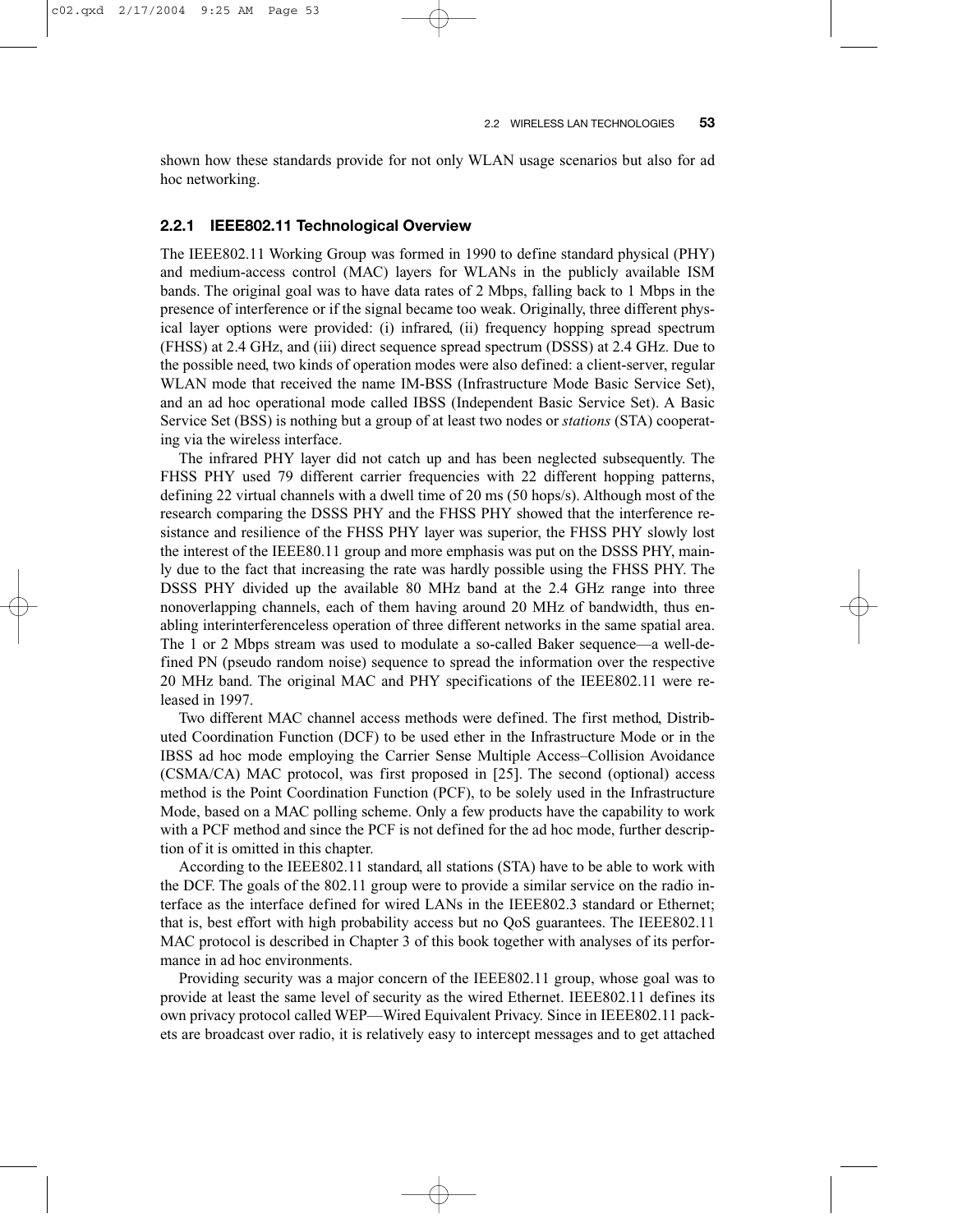to a network. Detecting access points is relatively easy even when they do not broadcast their so-called SSID periodically (which they do more often than not), and since most of the access points provide access to a network with a DHCP server, attaching to foreign networks is a relatively easy process for hackers. WEP was supposed to provide an optional encryption service in the MAC layer to enable the communication between access points and clients that share the same secret key. With WEP enabled, the MAC layers will encode each IEEE802.11 frame before transmission with an RC4 cipher (by RSA Security) using a 40, 64, or 128 (WEP-2) bit key and a pseudorandom 24 bit number, whereas the other side will decode the same stream using the same key and random number. The random number is used to increase the lifetime of the key, yet it has been shown that in a busy network, just by listening to the channel for a while, keys can be easily decoded if the original shared key remains the same [6, 9].

In the rest of this section, readers will be introduced to the IEEE802.11 variants (Task Groups), starting with the most popular IEEE802.11b or Wi-Fi 2.4 GHz, and continuing with the strongly emerging IEEE802.11a or Wi-Fi 5.2 GHz. Some insight will be provided into the soon-to-be approved IEE802.11g and the other Task Groups' work (e.g., TGs c, d, e, f, g, and h).

*2.2.1.1 IEEE802.11b (Wi-Fi 2.4 GHz).* The goal of Task Group b was to increase the maximum bit rate in the 2.4 GHz frequency range while maintaining interoperability with the original standard. The standard was released in 1999, keeping the original MAC layer but redefining the PHY layer to only work with DSSS, thus increasing the spectral efficiency of the three channels with bit rates of up to 11 Mbps each (with fall-back rates of 5.5, 2, and 1 Mbps). It did not take long for Wi-Fi to became widely accepted throughout the world for corporate WLANs, wireless home networks, and so-called hotspots at airports and cafés, as well as by the ad hoc networking community as an easy-to-set up basis for ad hoc testbeds.

*2.2.1.2 IEEE802.11a (Wi-Fi 5.2 GHz).* Although Task Groups a and b were established at the same time and the standards were accepted at the same time, IEEE802.11a products did not arrived on the market until late 2001 due to technological difficulties. The goal of Task Group a was to port IEEE802.11 to the newly available U-NII at 5.2 GHz and to provide higher bit rates. Thus, the original MAC layer was kept and the PHY was reworked to provide rates of up to 54 Mbps (with fall-back rates of 48, 36, 24, 18, 12, 9, and 6 Mbps). Since the available band at U-NII is about 300 MHz, eight nonoverlapping bands were defined; thus, eight different IEEE802.11a-based WLAN networks can operate in the same space without interference. This is essential to build cellular kinds of structures, in which neighboring cells should not use the same frequency (to reduce interference). With eight different bands (compared to three with IEE802.11b), it becomes relatively easy to establish noninterfering cellular structures. DSSS was not efficient at working with these high bit rates while satisfying frequency regulatory specifications, so a new spectrum spreading technology called OFDM (Orthogonal Frequency Division Multiplexing) or COFDM (Code OFDM) was accepted. OFDM was specifically developed for indoor environments, addressing indoorspecific fading effects.

With OFDM, the signal to be transmitted is modulated over several frequency carriers. In IEEE802.11a, a 20 MHz bandwidth channel is divided into 52 subcarriers, each about 300 kHz wide; 48 of these subcarriers are used as carriers for the data, whereas the re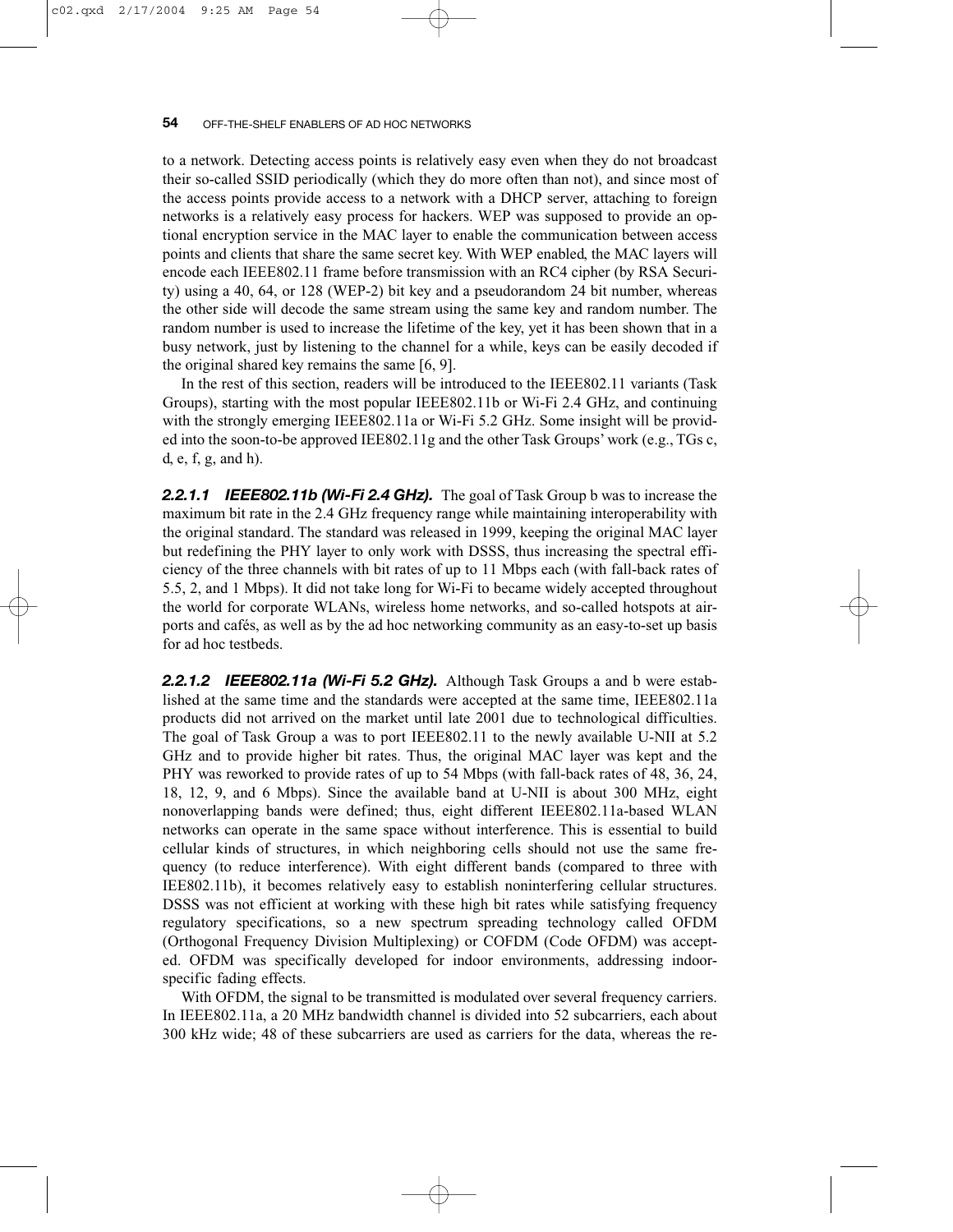maining four are employed for forward-error correction. Modulation is performed by changing the phase and amplitude of each of the subcarriers. To provide different symbol rates, different levels of amplitudes and phase shift keying are employed (e.g., binary phase shift keying, 16-level shift keying, etc.).

Although the power attenuation due to distance is at least four times as much at the 5.2 GHz range than at the 2.4 GHz range, and signal energy is more likely to be absorbed by obstacles, it has been shown by researchers at Atheros Communications [13]—a pioneer of IEE802.11a products—that the performance of IEEE802.11a is superior to the performance of IEEE802.11b at distances less than 70 meters, by at least a factor of two (see Figure 2.2). Due to this fact and due to the availability of eight channels, IEEE802.11a is likely going to have a prosperous future. Equipment manufactured by some companies extends the standard by introducing even higher-rate modes capable of transmitting with a 108 Mbps symbol rate.

*2.2.1.3 IEEE802.11g.* Task Group g is working on an extension to IEEE802.11b at 2.4 GHz, enabling transmission at symbol rates of 54 Mbps while retaining the fall-back speeds of IEEE802.11b, thus ensuring interoperability. After a long and rough debate, Task Group g has agreed to the adoption of OFDM technology (while keeping DSS for the interoperability mode); the standard is expected to be finalized at the end of 2002. Although IEEE802.11g-based equipment will provide the same symbol rate as IEEE802.11a, it will still have the same three-channel restriction of the original standard as well as it will operate in the crowded 2.4 GHz range.

All of the previously outlined IEEE802.11-based technologies can be used and deployed as the PHY and MAC layers of ad hoc networks.

*2.2.1.4 Other IEEE802.11 Task Groups.* **IEEE802.11h.** There were strong European concerns that 802.11a could interfere with NATO satellites and microwave radar sys-



**Figure 2.2.** Symbol rates of IEEE802.11b versus IEEE802.11a [13].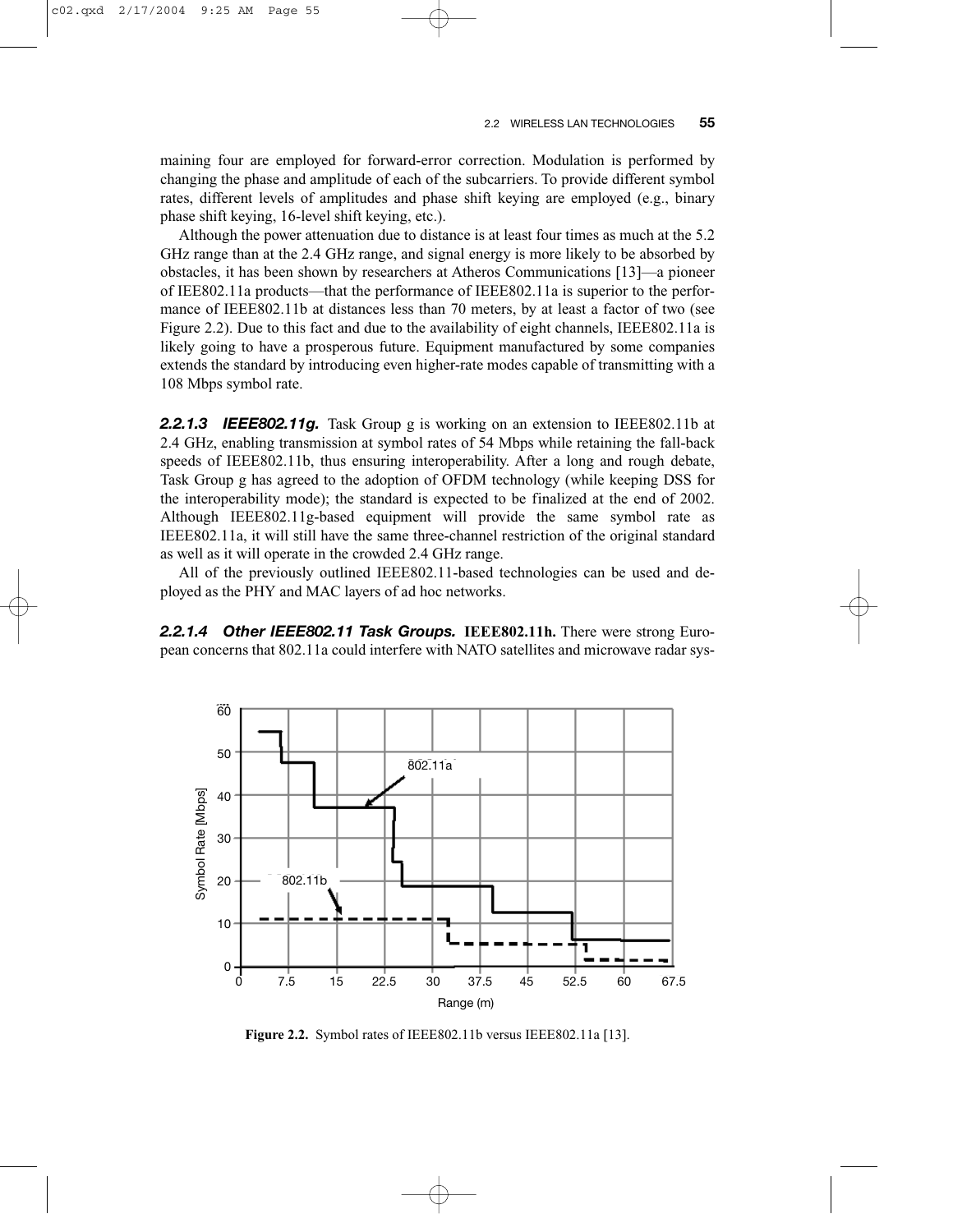tems. To avoid such interference, two extensions to the PHY of 802.11a were added in 802.11h, one of them being the capability to select the employed channel automatically based upon observations (DFS—Dynamic Frequency Selection), the other ensuring the enforcement of strict radio power control (TPC—Transmit Power Control).

**IEEE802.11e.** Task Group e is addressing the flaw of IEEE802.11, working in a besteffort mode but not being able to provide with any QoS provisioning. This Task Group is redefining both the centrally controlled channel access as well as redefining the contention-based channel access of CSMA/CA, including priorities to ensure that packets with higher priorities enjoy access benefits comparable to lower-priority packets in a Differentiated Services manner. This later function is called the *Enhanced Distributed Coordination Function* (EDCF).

**IEEE802.11c** is a wireless extension to IEEE802.1D, enabling bridging using IEEE802.11 (irrelevant to ad hoc networking).

**IEEE802.11d** deals with including country-specific information into the beacon transmissions, so STAs are informed of what part of the spectrum is available and what radio constraints they have to obey to (e.g., maximum transmission power).

**IEEE802.11f** is defining a standard interaccess-point communication protocol for users roaming between access points (irrelevant to ad hoc networks).

**IEEE802.11i** addresses the flaws of WEP, improving the wireless security at the MAC layer.

*2.2.1.5 Further Reading.* The reader interested in more high-level details is referred to the 802.11-Planet [3], an online resource on IEEE802.11-related information and news. Readers looking for a more detailed description can obtain the freely available IEEE 802 standards [1, 2] as a result of a new initiative of IEEE 802 to increase interoperability of devices. For a brief online explanation of the OFDM principles, the reader is referred to McCormick's tutorial [26] or to the online white papers and materials of the OFDM Forum [34].

## **2.2.2 HiperLAN 1 and 2**

HiperLAN [16] is the well-known name of the WLAN standardization efforts of the European Telecommunications Standards Institute (ETSI); more precisely, it is being developed by the BRAN (Broadband Radio Access Networks) project of ETSI. HiperLAN 2 [17] is the new version of the standard, providing more bandwidth and interoperability considerations with third-generation wireless networks (e.g., Universal Mobile Telecommunication System or UMTS).

HiperLAN 1 is defined to work in the 5.2 GHz U-NII band, providing symbol rates of up to 23.5 Mbps. Unfortunately, HiperLAN was not picked up by any companies to manufacture products—it quickly became obsolete. ETSI-BRAN has proposed HiperLAN 2, hoping for better acceptance.

The PHY layer of HiperLAN 2 is nearly identical to that of IEEE802.11h (which is a European-initiated extension to IEEE802.11a), using OFDM as the basis. The main difference between HiperLAN2 and IEEE802.11a lies in the definition of the MAC layer. As IEEE802.11a relies on a CSMA/CA-based channel access related to Ethernet, HiperLAN 2 is based on a TDMA approach, with scheduling principles taken from Wireless ATM. HiperLAN 2 thus is able to provide QoS provisioning and can be used for guaranteed real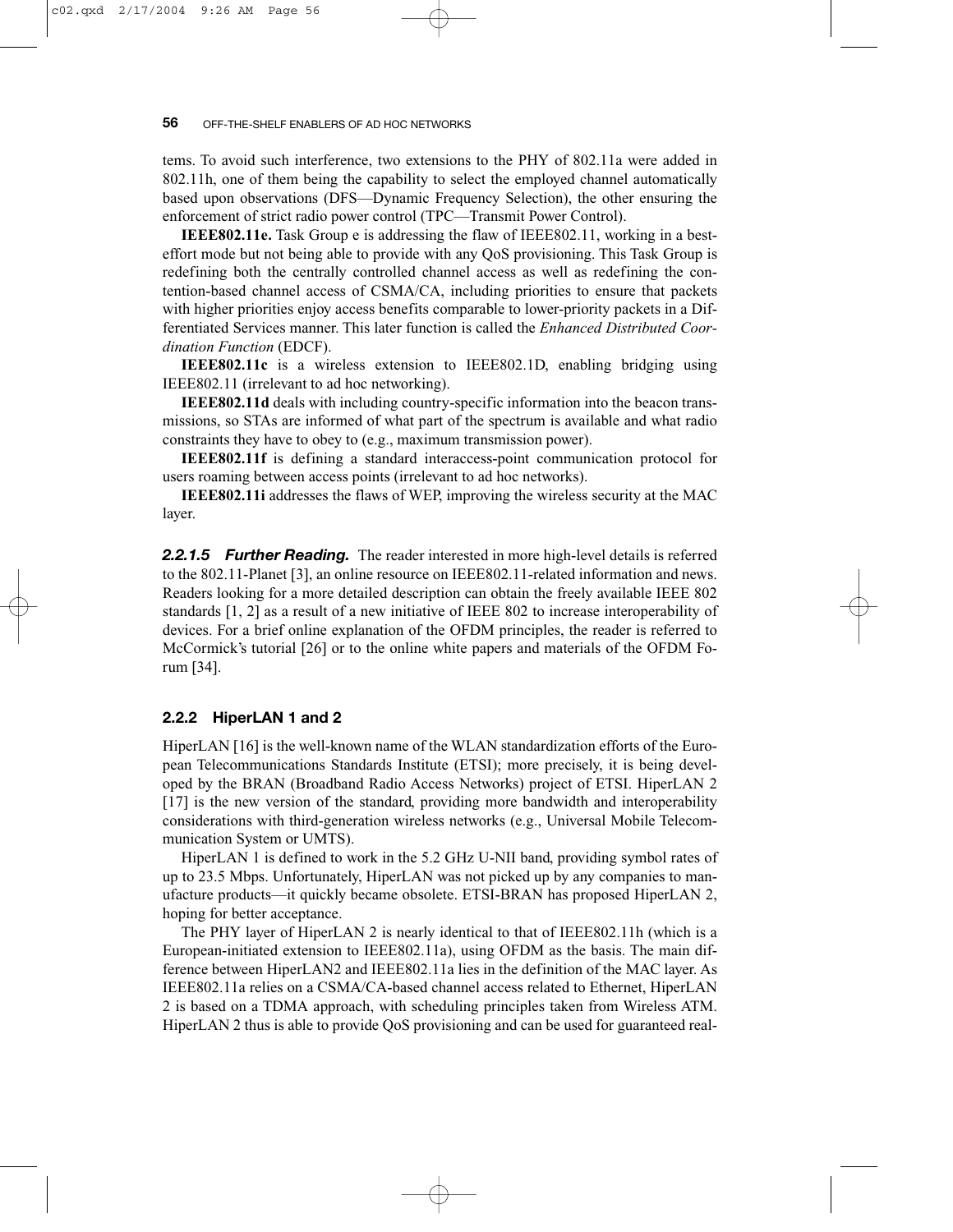time data delivery. The MAC layer of HiperLAN 2 defines both a centralized (infrastructure) mode and an ad hoc mode, similarly to IEEE802.11.

Since no company has yet manufactured inexpensive, commercially available Hiper-LAN products, there are no ad hoc network testbeds based on HiperLAN. The 802.11 standards seem to be more widely accepted than HiperLAN 1 or 2, despite the advertised superiority of HiperLAN 2. Just as with HiperLAN 1, there are no products currently available in large quantities for HiperLAN 2 hindering its deployment as the basis for ad hoc networks. Ad hoc routing protocols (and their simulation) relying on HiperLAN have been proposed [14, 19] but not as widely as protocols relying on IEEE802.11 standards. Optimized Link State Routing (OLSR) [14] is specifically tailored toward HiperLAN. The reader interested in more details is referred to the standards [16, 17] or the excellent white papers provided at the HiperLAN2 Global forum [24].

#### **2.2.3 Infrared WLANs**

Although not mentioned yet, the commercial history of WLANs began in 1979 with the Diffused Infrared WLAN project of IBM in Switzerland. The main disadvantage of using photonic electromagnetic waves is that light requires line-of-sight transmission—the receiver and transmitter have to be physically visible to each other. Although fixed environments can be engineered to abide by the line-of-sight rules, mobility can render an infrared WLAN useless. Omnidirectionality of transmissions is not achievable since light is absorbed by most conventional obstacles (such as furniture, the computing unit itself, or people). Due to these major disadvantages, infrared transmission has never taken off as a WLAN competitor (e.g., the original 802.11 defines the operation on an infrared medium as well). It is rarely even used for short-range wireless connections, despite the fact that many portables are equipped with an IrDA (Infrared Data Association) port.

Using infrared transmission in ad hoc networks would defeat the purpose of the ad hoc requirements—networks have to work in all kinds of (mostly hostile) environments. Yet there are projects (such as [12, 22]) exploiting the inexpensive infrared technology for a limited population of ad hoc nodes in indoor environments where the diffusion of the signal can be used as a benefit to somewhat overcome the problem of obstacles.

# **2.2.4 UWB**

Ultra Wide Band (UWB) [39] is a novel spread-spectrum technique acknowledged by the FCC in Spring 2002. UWB can be used for communication as well as to "see through walls," thus its commercial usage is strongly restricted by the FCC, making it a short-tomedium range wireless communication technology. UWB does not use conventional frequency carriers but generates very short duration rectangular pulses (close to that of Dirac pulses), thus spreading the energy of the transmission over an extremely wide spectrum. Due to this extreme spreading of the energy, UWB does not pose a significant interfering source at any band, and it does not require line of sight.

The first UWB chips have just appeared on the market but it will take a tremendous amount of additional research and standardization effort until UWB-based network adapters become commercially available. UWB has all the properties needed to be the next most popular PHY layer for ad hoc networks. The 802.15.3 Group is also considering UWB as the basis for a high-speed WPAN standard.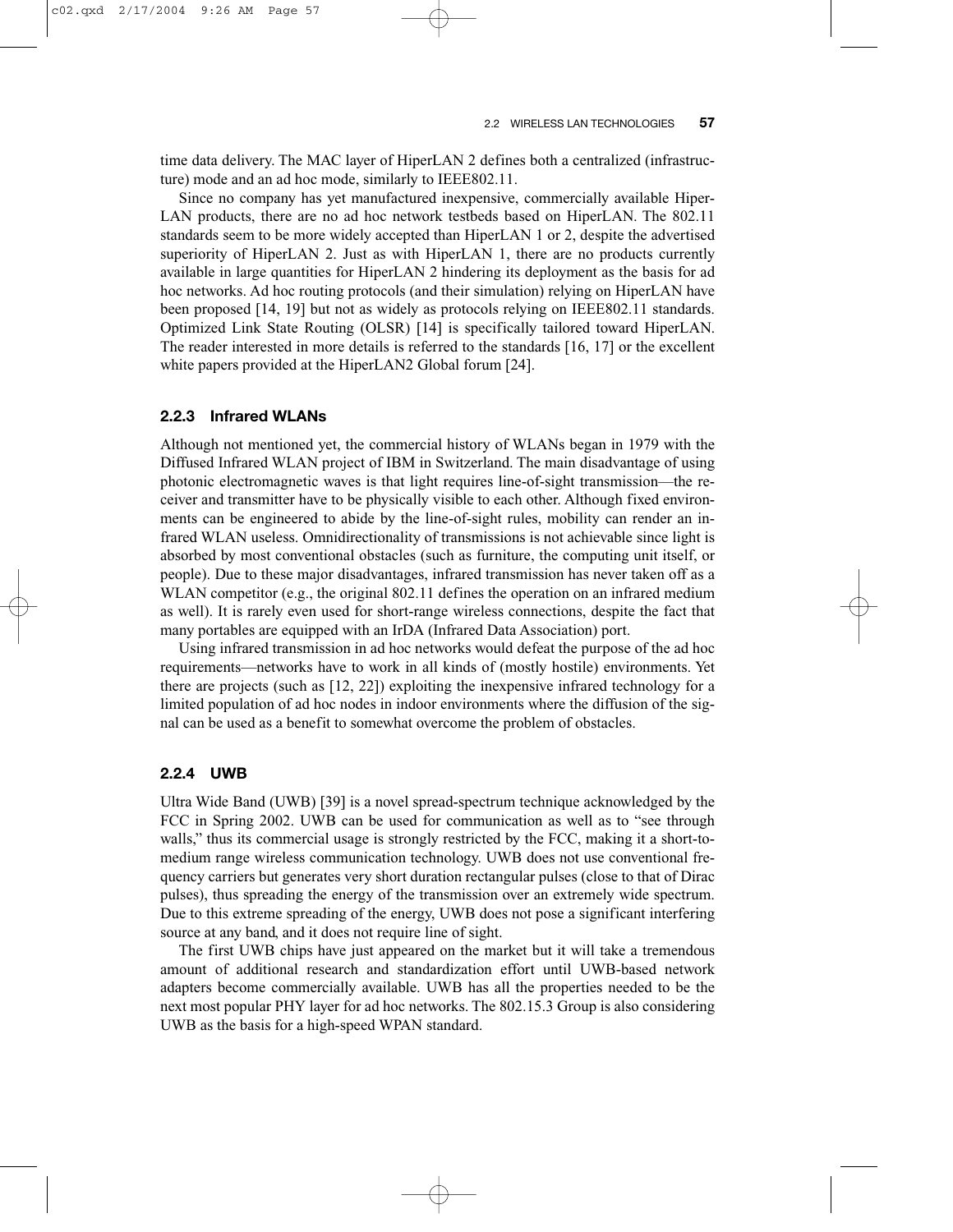# **2.2.5 Using IEEE802.11 for Ad Hoc Networking**

As mentioned earlier, Wi-Fi is extremely popular among ad hoc network researchers as an off-the-shelf support for their simulation or testbedding efforts. In this subsection, some Wi-Fi-based simulation libraries and testbeds will be outlined.

Most major network-simulation toolkits have either an integrated or a contributed IEEE802.11 library. The three most widely used simulators for ad hoc networks—NS2 [33], OPNET [35], and GloMoSim [18]—come with their own implementation of the MAC and PHY layers of IEEE802.11. By far the most simulation efforts of ad hoc routing protocols are carried out assuming (and employing) IEEE802.11-based MAC and PHY layers of one of the above simulation tools.

Due to the availability of inexpensive Wi-Fi products that can be used to establish ad hoc networks, it would be more of a challenge to list all projects that have established an ad hoc network testbed than to list those universities and research labs that do not have any. Here, some of the major projects are listed, starting with possibly the most wellknown public license testbed. Uppsala University in Sweden provides everybody the opportunity to build their own Wi-Fi-based ad hoc testbed by providing a GNU Public License on their Ad Hoc Protocol Evaluation (APE) Testbed [5]. APE aims to make the establishment of ad hoc testbeds as easy as possible while providing all the functions required for customization. Project MART (Mobile Ad Hoc Routing Testbed) [30] at the Helsinki University of Technology is establishing a college-wide Wi-Fi-based ad hoc network to evaluate different proposed ad hoc routing protocols.

The MONARCH Project [32] uses a Wi-Fi-enabled ad hoc testbed to evaluate the Dynamic Source Routing (DSR) ad hoc routing approach proposed by them. They also provide the functionality to connect the ad hoc network to a traditional IP network using gateways. The MOMENT Lab at the University of California, Santa Barbara, has its own Wi-Fi-based testbed [31], running on pocket PCs, laptops, and desktops, to evaluate their proposed ad hoc routing protocol: AODV (Ad Hoc On Demand Distance Routing). A project in the R&D Group of Acticom [4] is focused on an ad hoc routing testbed to research multimedia-aware routing protocols for ad hoc networks. The testbed is based on the Wi-Fi 2.4 GHz technology (to be extended to Wi-Fi 5.2 GHz), using multimedia-enabled laptops and running video conferencing applications over their ad hoc network. The Wireless Network Testbed (WNT) [42] at the University of Surrey, United Kingdom, focuses on the evaluation of mobility management protocols, QoS provisioning techniques, routing, and reconfigurability with their Wi-Fi-based ad hoc network. Trinity College in Dublin, Ireland, envisions a Wi-Fi-based ad hoc network covering the entire city of Dublin, using their DAWN (Dublin Ad Hoc Wireless Network) testbed [15]. DAWN is not only envisioned as a testbed but also as the ad hoc medium for fourth-generation (4G) wireless systems, and is fully operational on the campus. Unfortunately, as pointed out in the next paragraph, Wi-Fi was not designed to serve multihop networks, and the community has yet to produce an inexpensive ad hoc tailored PHY and MAC standard.

An extensive analysis of the problems related to the use of IEE802.11 in ad hoc networks is presented in Chapter 3. Here, we would like to point out in advance that Wi-Fi has not been developed for ad hoc networking and, thus, it can exhibit undesired behavior when used for ad hoc networking. Although IEEE802.11 was developed keeping an ad hoc mode in mind, this ad hoc mode is tailored toward simple point-to-point connections; that is, to interconnect laptops for quick file transfers without the buffering and relaying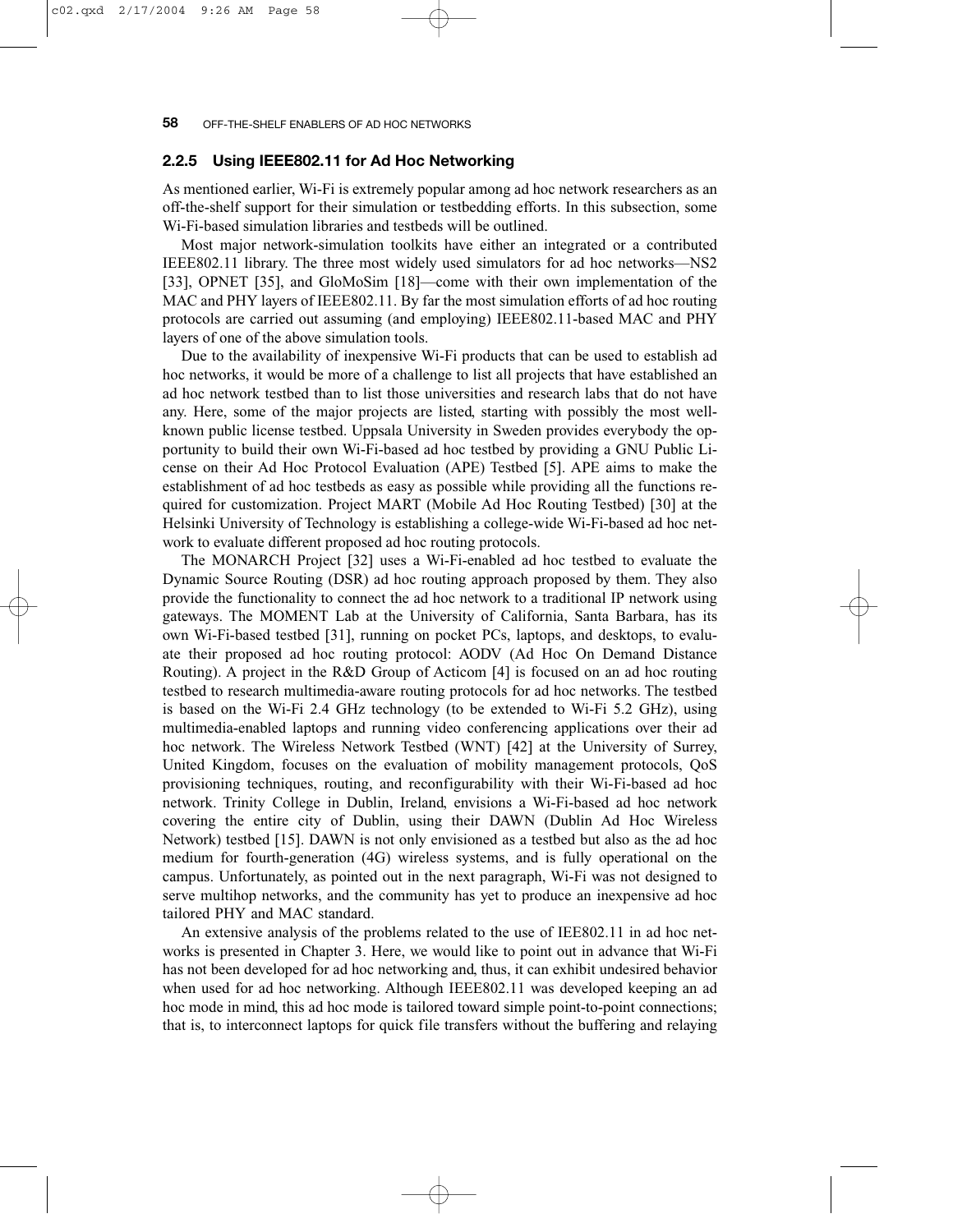secondary problems (such as TCP instability and unfairness between nodes), reducing the

# **2.3 WIRELESS PAN TECHNOLOGIES**

effectiveness of the proposed routing protocols.

Wireless Personal Area Networks (WPANs) are short to very short range (less than 10 meters) wireless networks covering the immediate surroundings of individuals. WPAN technologies are not (and should not be) considered to be contenders of WLAN technologies, but are destined to complement WLANs. The market segment of WPANs is different from that of WLANs; not only is the required range shorter but the required service levels are also different. A PAN is the next wireless networking paradigm in the ordered list of WAN-MAN-LAN paradigms. To enable the embedding of WPAN technologies into general, low-cost devices, theses technologies have to have small footprints, very low costs, and relaxed power requirements. WPAN technology can be used, for example, to interconnect portable computers/digital assistants and their peripherals, to connect sensors/actuators, to connect devices worn by individuals establishing *personal operating spaces* (POS), or to connect devices in cars without the need for cabling. Cost effectiveness is the major keyword that one should associate with WPANs.

## **2.3.1 Short History**

The term personal area network was forged and its standardization started by the establishment of an "Ad Hoc Group" within the IEEE Portable Applications Standards Committee (PASC). In 1998, a Study Group inside the 802.11 Working Group was formed to develop a project authorization request. In March 1999, the 802.15 Working Group was established. Meanwhile, industrial interest groups were formed throughout the world to address the same low-range, low-power, low-cost networking needs. The HomeRF working group/consortium was formed in March 1998, focusing on the home environment—a larger domain than personal area but smaller than local area, with needs similar to PANs. The Bluetooth Special Interest Group (SIG) was formed in May 1998 with the goal of defining an industry standard to replace short-range data cables. Bluetooth took the same route as the IEEE WPAN working group (strong overlap in interested parties), overtaking the IEEE efforts, whereas HomeRF was getting more and more away from WPAN.

The first publicly released version of the Bluetooth specification of the Bluetooth SIG became available in the fourth quarter of 1999 but, due to disturbing imperfections, a new version was released in February 2001. Meanwhile, the IEEE802.15 working group had formed four Task Groups and a Study Group for different WPAN requirements. Task Group 1 (805.15.1) adopted the bottom layers of the Bluetooth specification in June 2002, whereas Task Groups 2, 3, and 4 and the Study Group are concentrating on coexistence with WLANs, and high-rate, low-rate, and alternative-high-rate versions of the standard.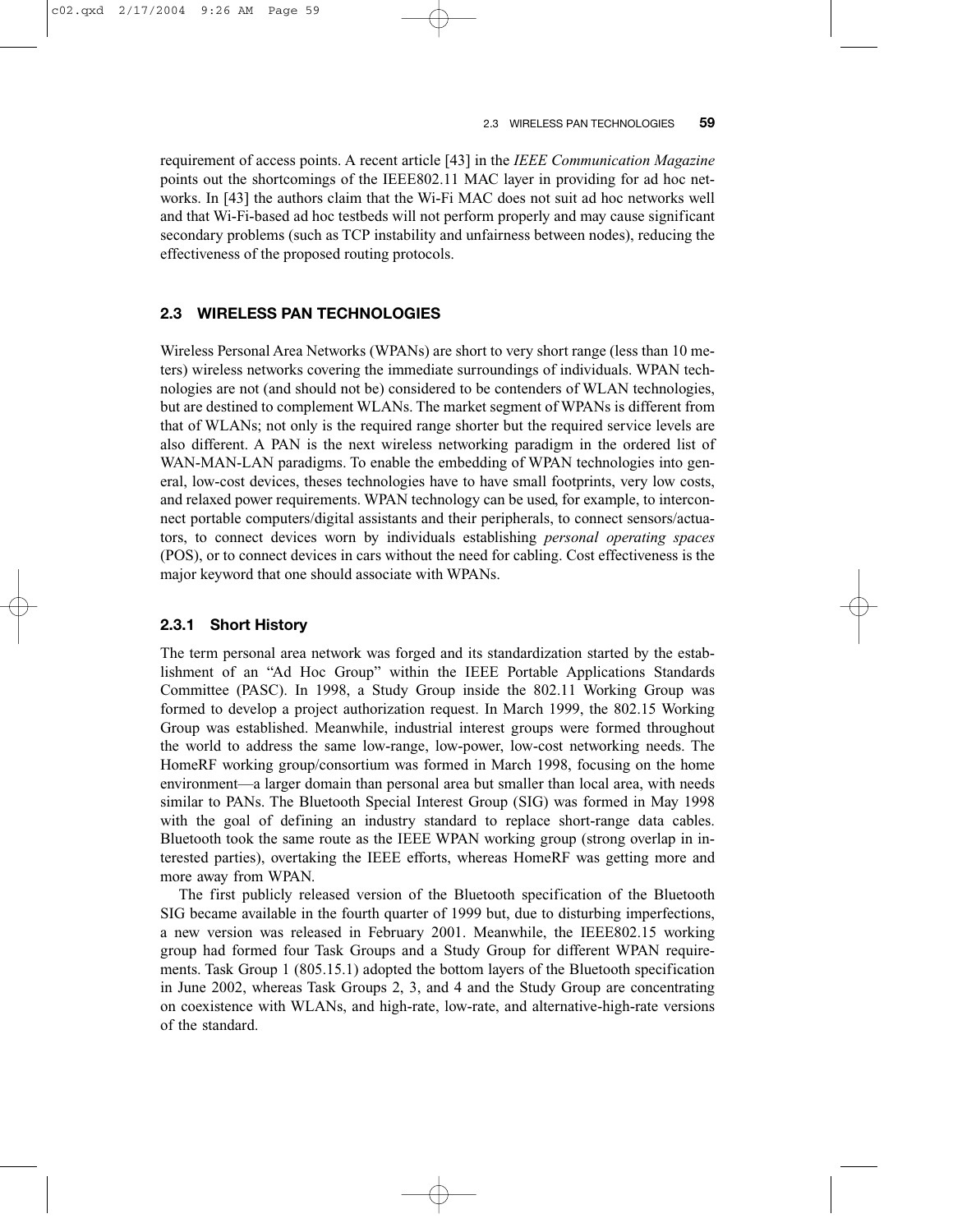#### **2.3.2 Bluetooth Technological Overview**

The Bluetooth SIG was formed in May 1998 by the so-called promoter companies, consisting of Ericsson, IBM, Intel, Nokia, and Toshiba, and later on 3Com, Lucent, Microsoft, and Motorola. The SIG also contains associate members; participating entities pay membership fees and, in turn, can vote or propose modifications for the specifications to come. Adopter companies can join the SIG for free but can only access the oncoming specifications if these have reached a given evolutional level. The name Bluetooth supposedly comes from a Scandinavian history-enthusiast engineer involved in the early stages of developing and researching this short-range technology, and the name stuck; nobody being able to propose a better one. Bluetooth was the nickname for Harold Blåtand—"Bluetooth,"—King of Denmark (940–985 A.D.). Bluetooth conquered both Norway and Denmark, uniting the Danes and converting them to Christianity. One of the major goals of the Bluetooth standard is to unite the "communication worlds" of devices, computers, and peripherals and to convert "the wired" into wireless; thus, the analogy.

The Bluetooth specification defines functions for all the layers of the ISO-OSI 7-layer architecture; the protocol stack of Bluetooth is depicted in Figure 2.3. Bluetooth is designed so that a single chip can implement the bottom three layers with a serial (RS-232, USB, or similar) interface connecting the chip to the controller host through the so-called HCI (Host Controller Interface).

*2.3.2.1 The RF Layer.* The physical or RF Layer (Radio Frequency) of Bluetooth is built on a synchronous fast-frequency-hopping paradigm with a symbol rate of 1 Mbps operating in the publicly available 2.4 GHz ISM band. In a normal operation mode, Bluetooth units will change the carrier frequency (hop) 1600 times a second over 79 different carrier frequencies separated 1 MHz apart, starting with 2.402 GHz. (Since the 2.4 GHz ISM band is not equally available in all countries, e.g., France and Spain, Bluetooth enables the operation on a reduced band with only 23 different carrier frequencies.) The modulation scheme employed is similar to that of GSM, that is, GFSK (Gaussian Fre-



**Figure 2.3.** Simplified Bluetooth protocol stack.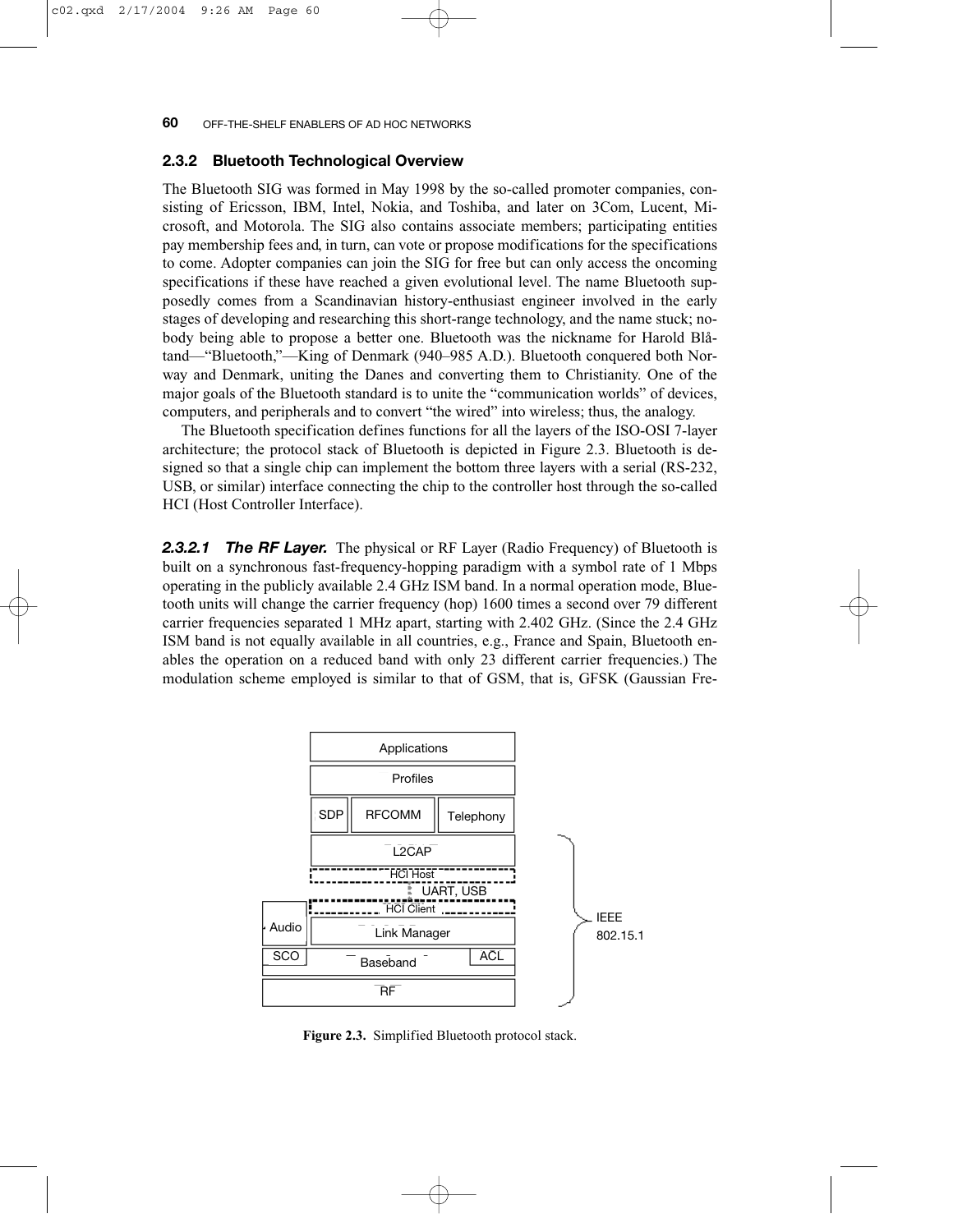*2.3.2.2 The Baseband Layer.* The Baseband layer is in charge of controlling the RF layer and providing the communications structure to the higher layers, thus taking on the functions of the MAC sublayer of the OSI-7. The basic communication structure provided by Bluetooth is a point-to-point link between two devices, each of them hopping along the same pseudorandom sequence of frequency carriers. In order for the two nodes to agree on the hopping sequence and on the control of the channel, one of the nodes will assume the role of master while the other becomes a slave. (Nodes do not have to be different in their capabilities, the master/slave roles are logical roles in the point-to-point communication link.) A point-to-multipoint *Piconet* can be established by a single master controlling the channel for several slaves (the point-to-point communication structure in general is also called a Piconet). A Piconet only has one master and can have several slaves hopping along the pseudorandom sequence of the master of the Piconet, with a maximum channel capacity of 1 Mbps shared by the members of the Piconet. As mentioned earlier, a functioning Piconet makes 1600 hops in a second, thus having 1600 slots, each 625  $\mu$ s long in one second. In an odd-numbered slot, only the master of the Piconet is allowed access (with a few exemptions); whereas, in an even-numbered slot, a slave that was polled in the previous slot can gain access to the channel. To enable Bluetooth devices to tune to the new frequency carrier and change their mode from reception to transmission, a  $220 \mu s$ *guard time* is set aside at the end of transmission slots, thus reducing the goodput. Nodes are also enabled to transmit during not only one but three and five slots, using different packet types (with no hopping while in transmission) to increase efficiency by reducing the "effective usage time–guard time" ratio. The effective data rate in a Piconet can be determined according to the packet types and lies anywhere between 216 kbps and 780 kbps per Piconet. Several Piconets can operate in the same space independently without causing a significant interference among each other, since all these Piconets will hop according to different hopping sequences. The probability of interference between independent Piconets grows by the number of Piconets covering the same area. It is also worth noting that the 2.4 GHz band is also utilized by other (interfering) technologies such as IEEE802.11b and microwave ovens.

There are two different types of classifications for the virtual links between nodes in a Piconet: a link can be Synchronous Connection Oriented (SCO) or Asynchronous Connectionless (ACL). If an SCO link is established between two nodes of a Piconet, then slots are reserved at fixed intervals for the master and one of its slaves in the Piconet, ensuring a deterministic assignment of slots to the traffic. SCO links provide a voice-type quality of service provisioning, indeed designed for voice transmissions. ACL links, on the other hand, are in sole control of the master polling the slaves in the order the master desires. Slots assigned to SCO links have priority over ACL links as well as priority over any other task a master may be performing (e.g., inquiring or paging).

As mentioned earlier, the basic communication structure of Bluetooth is a Piconet; thus, Piconets need to be established over Bluetooth devices before they can exchange data or communicate. The Piconet establishment process is a three-step process including device discovery (or inquiry, in Bluetooth terms), device attachment (or paging, in Bluetooth terms), and Piconet parameter negotiations.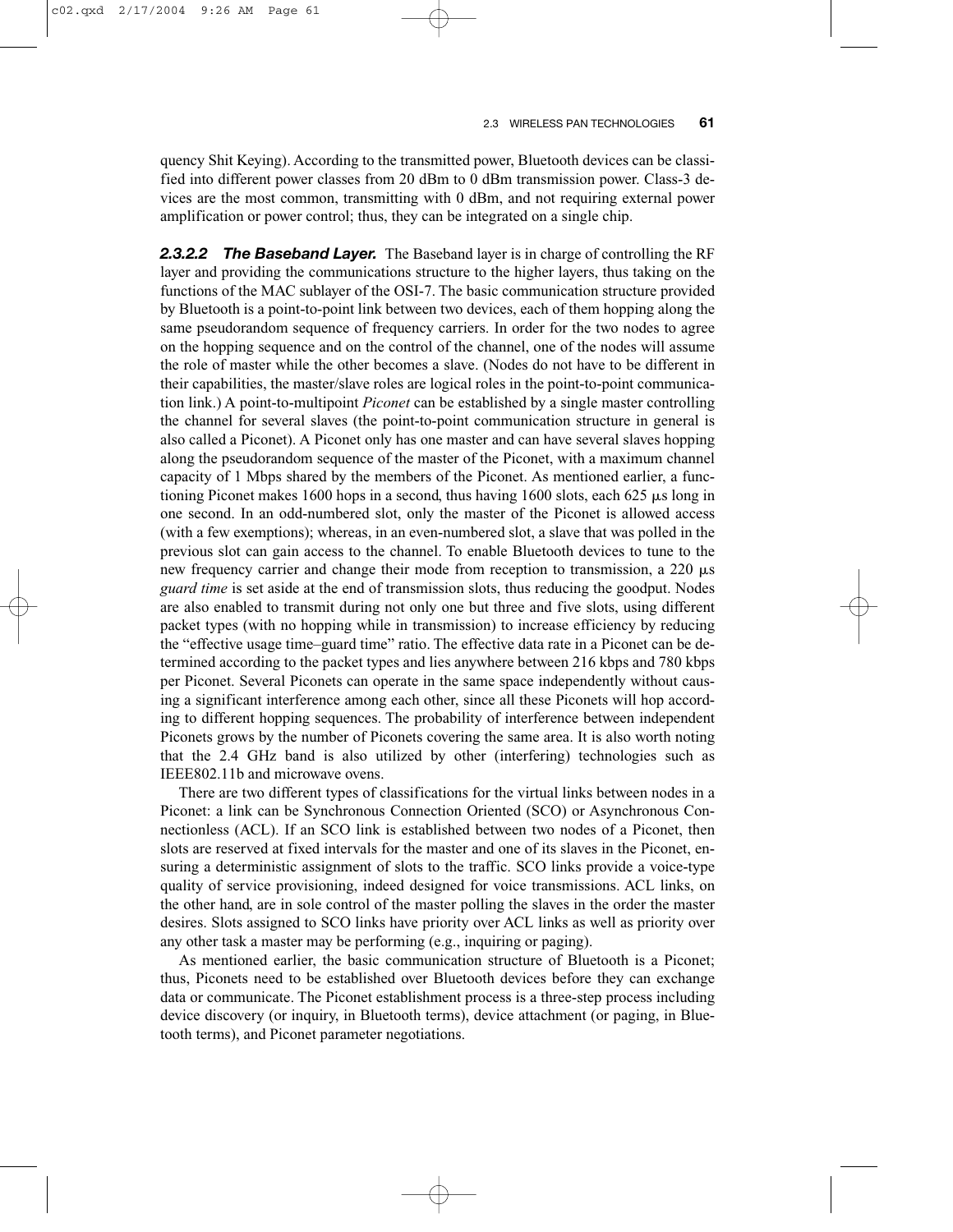During the *inquiry* process, the common objective of Bluetooth nodes is to discover each other's presence with some of the nodes listening or *scanning* the (reduced set) of hopping frequencies while other nodes constantly transmit very short so-called ID packets. Since inquiry ID packets are extremely short and represent a unique bit pattern, the number of hops can be increased to 3200 hops per second to reduce discovery times. If a scanning node overhears an ID packet for the first time, it will refrain from replying immediately but will wait a random (back-off) period of time to reduce the collision probability of scanning nodes replying to the same ID packet. When finished with the backlogging, nodes return to the inquiry scan state, and, if they overhear another ID, packet they will respond to the transmitter of that ID packet in exactly  $625 \mu s$ . The inquiring nodes send two ID packets at two different frequencies and then listen to the corresponding reply frequencies for the next  $625 \mu s$  if reply is received. The inquiring node will be aware of the proximity and the identity of the scanning node.

The *paging* process can start if there are devices that are aware of the identities other devices in their proximity, most likely after a successful inquiry. Just like with the inquiry process, the frequency of the hopping is increased to 3200 and devices can be either in a page scan or page mode. By definition, the node that initiates the paging (the node in the page mode) will become the master of the Piconet, whereas the node that was successfully paged will become the slave. The device in the paging mode will transmit an ID packet with the address of the device it has discovered before. If the device whose ID is transmitted is in the page scan mode and overhears the ID packet with its own address, then it will respond to this "page" with the same ID packet. Note that the paging node knows the identity of the paged device but not necessarily vice versa; thus, the paging node that received a reply from the paged node will send an identification packet with its own parameters to the paged node (the latter responding with another ID packet). By the time this four-way handshake is executed, the slave (paged node) has enough information to calculate the master node's pseudorandom hopping sequence so both the nodes can start using the hopping sequence of the master, establishing a *connection.*

Reaching the connection state, the master will poll the slave to verify that the slave has entered the Piconet. The third phase of the connection establishment is initiated by the Link Manager layer to set up a control ACL link.

A Piconet can consist of a maximum of eight active nodes: a master and seven active slaves. This is due to three-bit node addressing inside Piconets. Yet, a Piconet can consist of much more devices in an inactive mode; indeed, the number of nonactive slave devices in a Piconet is not constrained. Other than being actively participating in a Piconet, slaves can go or be put into three different power saving modes: Sniff, Hold, and Park. A slave in Sniff mode will not listen to the channel in every odd time slot, but will negotiate a parameter with the master for periodic small time windows during which it will wake up and check whether the master wants to transmit to it. The Sniff mode can be used to reduce power consumption of rarely active nodes. In the Hold mode (just like in the Sniff mode), a slave still does not give up its three-bit active-address but will not able to receive any ACL packets for a negotiated period of time. The Hold mode may be used to perform inquiry and scanning operations while being connected to a Piconet and to enable the participation of nodes in more than one Piconet, as outlined later. Finally, slaves in the Park mode take the three-bit active address but will remain synchronized to the master by listening to the channel during so-called Beacon intervals. If a master wants to wake up a parked slave, it will have to wait for the nego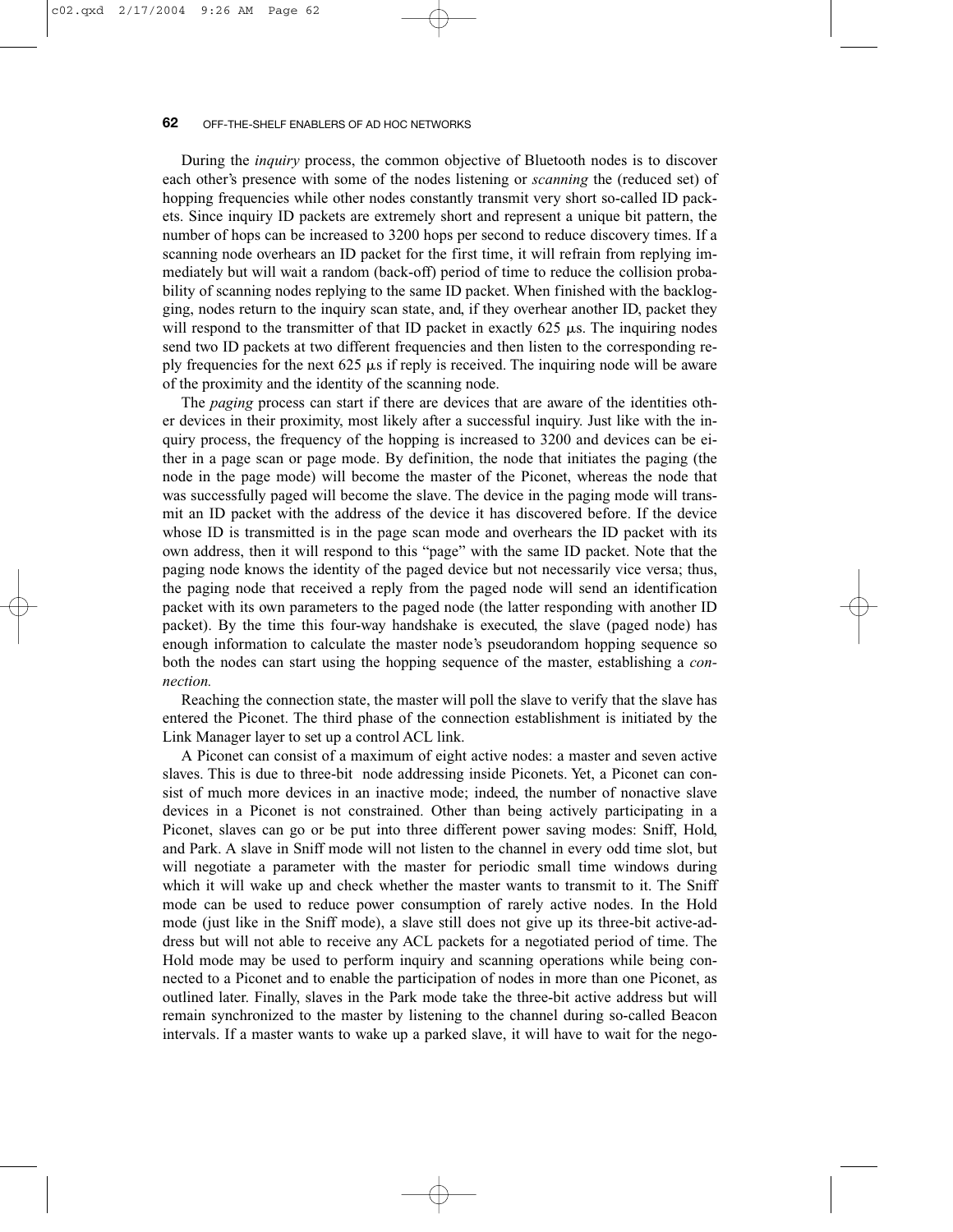tiated Beacon window and address the slave to be awaked with the device address or parked address. Parked slaves will also receive an opportunity during the Beacon window to inform the master that they need to be woken up.

Although the main communication unit in Bluetooth is a point-to-multipoint Piconet, the specification allows nodes to participate in more than one Piconet semisimultaneously (note that a node can be a master in only one Piconet), switching between its roles of the different Piconets acting as bridges between Piconets, likely using the Hold mode to schedule between the several Piconets. Two or more overlapping Piconets interconnected with bridges in such manner form a *Scatternet.* Although a Piconet's topology is a starshaped point-to-multipoint structure with only a single link between a master and any of its slaves (single-hop), a Scatternet can represent any type of the possible topologies and, thus, can be used to establish a multihop or *ad hoc network* (a possible Scatternet is depicted in Figure 2.4). Other than describing the possibility of forming Scatternets, the Bluetooth specification does not address how Scatternets or ad hoc networks should be established; it solely provides the possibility to employ Bluetooth as the basis for ad hoc networking.

*2.3.2.3 Link Manager.* The Link Manager (LM) layer of Bluetooth fulfils part of the functionality of the Logical Link Control sublayer of the OSI-7 architecture. The main functions of the LM are: Piconet management, link configuration, and providing security, that is, authentication and encryption. Right after a slave has been put into a Connection mode, an ACL link is established between master and slave to manage the Piconet. Management functions include the attachment and detachment of slaves, negotiating piconet parameters, a possible change in the roles (when a slave becomes the new master of the Piconet), the establishment of SCO or ACL links, and the handling of the low-power modes. The management functions are based on a request–response communication scheme between the master and the slave, whereby the master requests some parameter to be changed and the slave either accepts it or challenges it.

The link configuration tasks consist of (i) quality of service negotiations, whereby the maximum polling time is negotiated in a request–response manner and broadcast parameters are set up; (ii) negotiation of power-control parameters; (iii) negotiation of accepted packet types at both sides, with determination of whether multislot packets will be allowed.



**Figure 2.4.** A Bluetooth Scatternet consisting of three Piconets.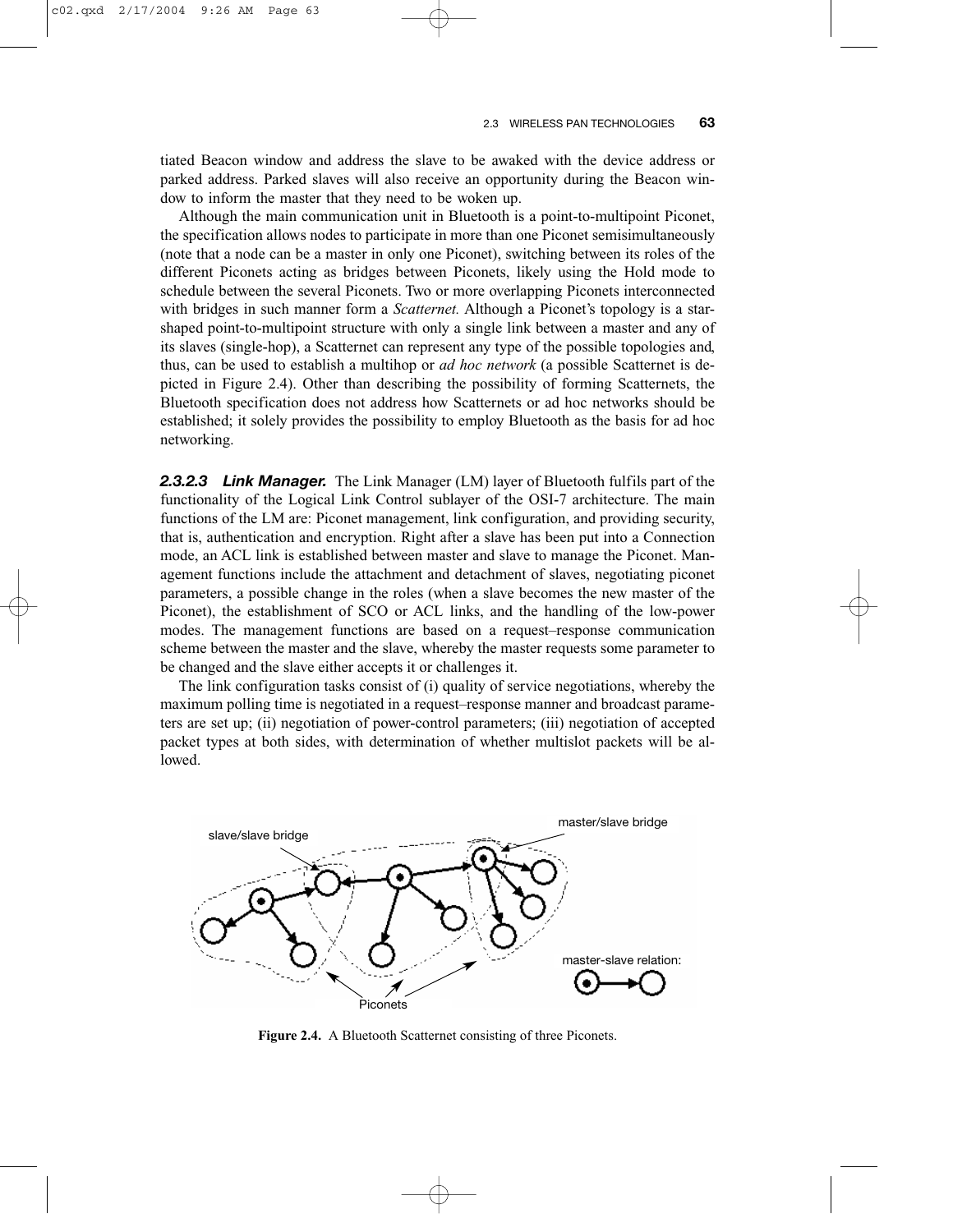The security goals include (i) optional authentication to only allow devices that are known or trusted to connect, and (ii) encryption to prevent eavesdropping by a third party on the channel. Authentication is based on a common link key, whereby the verifier challenges the claimant to compute an answer that can only be computed by knowing the link key. In order to distribute the link key, nodes go through a process called *pairing.* During pairing, a link key is formed from a PIN code, a random number, and the claimants address. For encryption of data, an encryption key length is negotiated between master and slave and an encryption key is created using the same algorithm at both sides and the link key.

*2.3.2.4 Logical Link Control and Adaptation Protocol Layer.* The Logical Link Control and Adaptation Protocol Layer (L2CAP) is the other subprotocol of the Logical Link Control sublayer of the OSI-7 protocol stack. The goals of L2CAP are to enable several higher-layer protocols to transmit their protocol data units (PDU) over ACL links (protocol multiplexing), segmentation and reassembly of higher layer PDUs into Baseband packets, and quality of service negotiations for individual ACL links for the higherlayer protocols. The L2CAP can provide both connection-oriented and connectionless communication to the higher layers. L2CAP is needed for protocol multiplexing, since the headers of Baseband packets does not include bits to specify what higher-layer protocol is encapsulated in the Baseband packet. The L2CAP protocol header contains logical channel identification bits with which connection-oriented protocol multiplexing can be done, whereas, for connection less services and control information fixed, special channel identifiers are used. Segmentation and reassembly takes care of using several of the small Baseband packets to transmit higher-layer packets of size of up to 64 kB. Once the transmission of a segmented packet starts on the ACL link, no other L2CAP ACL packets can be interleaved with the transmission; the transmitting of the whole higher-layer PDU has to be finished first. The L2CAP layer does not support SCO links nor does it perform integrity checks. It assumes that data integrity issues are taken care of at the Baseband layer with automatic retransmissions or forward-error corrections.

*2.3.2.5 Higher Layers and Bluetooth Profiles.* The Bluetooth specification defines higher-layer protocols, that is, protocols to emulate several serial connections over ACL links, such as the RFCOMM protocol, and a protocol that defines how devices can find out about what services other devices provide, such as the Service Discovery Protocol (SDP). In the second volume of the specification, called the *Profiles,* different services are standardized for Bluetooth links, such as headset profiles, serial port profiles, intercom profiles, LAN access profiles, file transfer profiles, and synchronization profiles. Bluetooth devices connected to each other can query the profiles the other device is offering and, if they implement the same profiles, they can establish connections for the given profiles, ensuring interoperability.

These protocols and profiles do not reside at the bottom two layers of the OSI-7 model and, thus, are not an integral part of IEEE802.15.1. Since they have little significance to ad hoc networks, their functional description is omitted in this chapter.

*2.3.2.6 Further Reading.* Readers interested in more details of the Bluetooth specification are referred to the freely available Bluetooth specifications [7, 8], to books summarizing the Bluetooth specifications, such as [10, 28], or to the many available white papers and general resources on Bluetooth on the World-Wide-Web.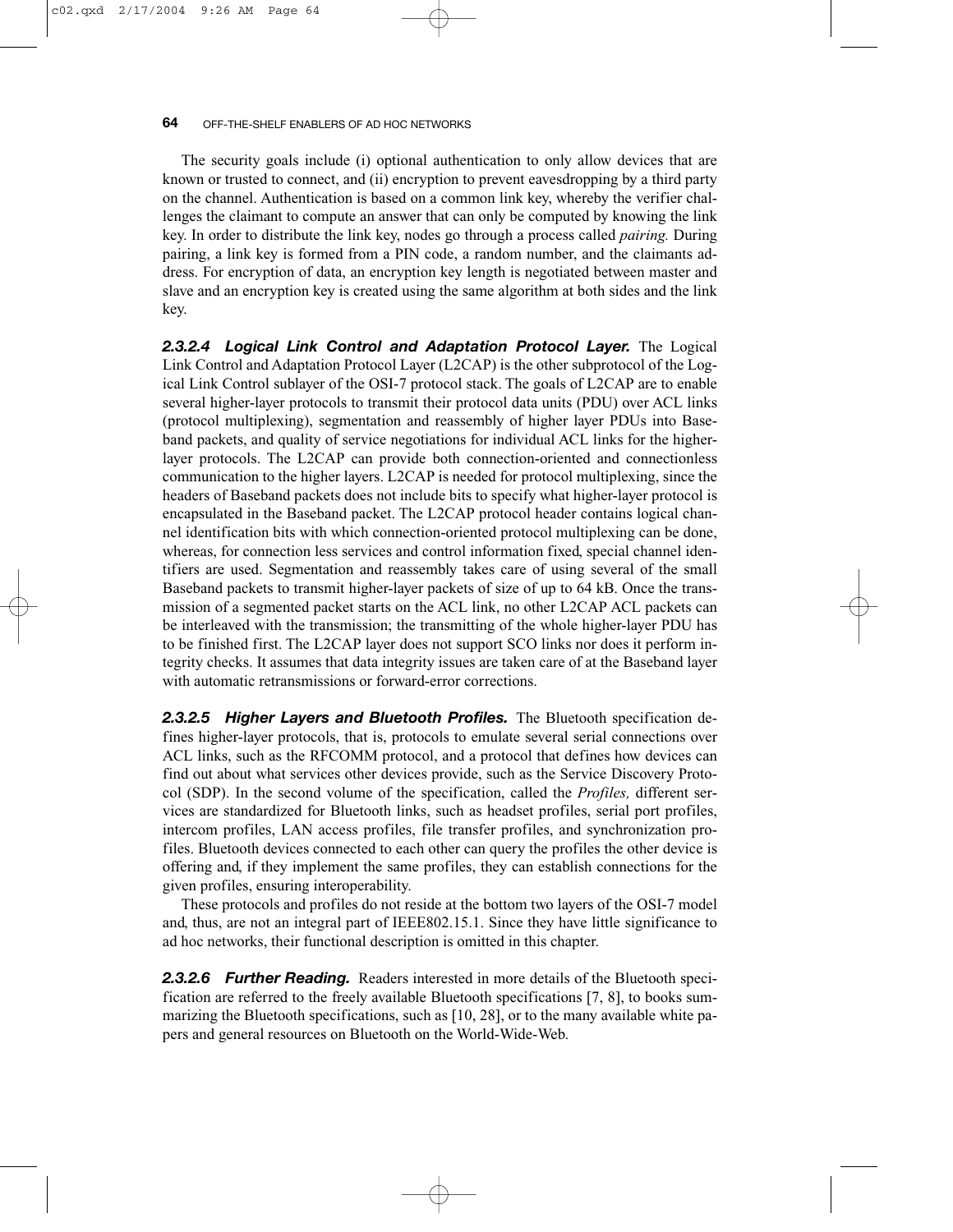# **2.3.3 Using Bluetooth for Ad Hoc Networking**

Scatternet functionality is essential for Bluetooth to be used as an enabler for ad hoc networks; discussions on such possibilities were ongoing as early as the first appearance of the Bluetooth specification. Unfortunately, only few of the commercially available Bluetooth kits implement Scatternet functionality (most of them do not even implement the power saving modes or point-to-multipoint operations). In order to use Bluetooth as an ad hoc network enabler, several research problems have to be solved, including an efficient way to discover other devices (inquiry) [45], an efficient way to switch bridge nodes between Piconets (Scatternet scheduling) [29], efficient ways to schedule the polling in multislave Piconets (Piconet scheduling) [11], selecting the best links to be activated for a Piconet [27], and having distributed algorithms forming Scatterenets (Scatternet formation) [46]. An enormous amount of research is focused on each of these areas; the cited references to each of these research areas only show a single representative publication for the reader who wants to get more details.

Chapter 4 of this book presents, investigates, and compares proposed Bluetooth Scatternet formation algorithms in detail.

Although several research groups plan to establish Bluetooth-based ad hoc networks, currently, no working testbed is available for study, so Bluetooth ad hoc network study remains in the simulation domain. IBM research has made their Bluetooth NS-2 extension [21] open-source available and the next release is supposed to have Scatternet functionality for simulation evaluation of Bluetooth-based ad hoc networks.

#### **2.3.4 HomeRF—SWAP**

The HomeRF Working Group [20] was launched in 1998 by Compaq, Intel, Motorola, National Semiconductor, Proxim, and Siemens to establish an industry standard supporting wireless home networks. Although enjoying the support of several big industry players, HomeRF has never taken off due to the popularity of IEEE802.11b. HomeRF positioned itself in the niche market of domestic users, which is why it is listed in this chapter under WPANs. HomeRF provides QoS-provisioned services, for example, for voice calls, as well as packet-switched best-effort services at the 2.4 GHz ISM band, with rates similar to that of IEEE802.11b (from specification 2.0), using FH technology. HomeRF's FH PHY layer was designed to work around interfering sources in the home environment, such as microwave ovens, by monitoring the channels and banning those channels from its hopping scheme that have too much interference.

The MAC layer protocol of HomeRF is called SWAP (Shared Wireless Access Protocol), which provides TDMA services for isochronous data and two different priorities of IEEE802.11, like CSMA/CA service for asynchronous data.

Although HomeRF products are available in limited supply, and nothing contradicts using the technology for ad hoc networking, the popularity and inexpensiveness of Wi-Fi preempts HomeRF for use as an enabler for ad hoc networking testbeds. Additionally, HomeRF is not an open standard, making its acceptance even more difficult.

#### **2.3.5 RFID**

Radio Frequency Identification (RFID) is a technology for providing a low-bandwidth, extremely inexpensive scheme for small integrated devices to talk wirelessly to access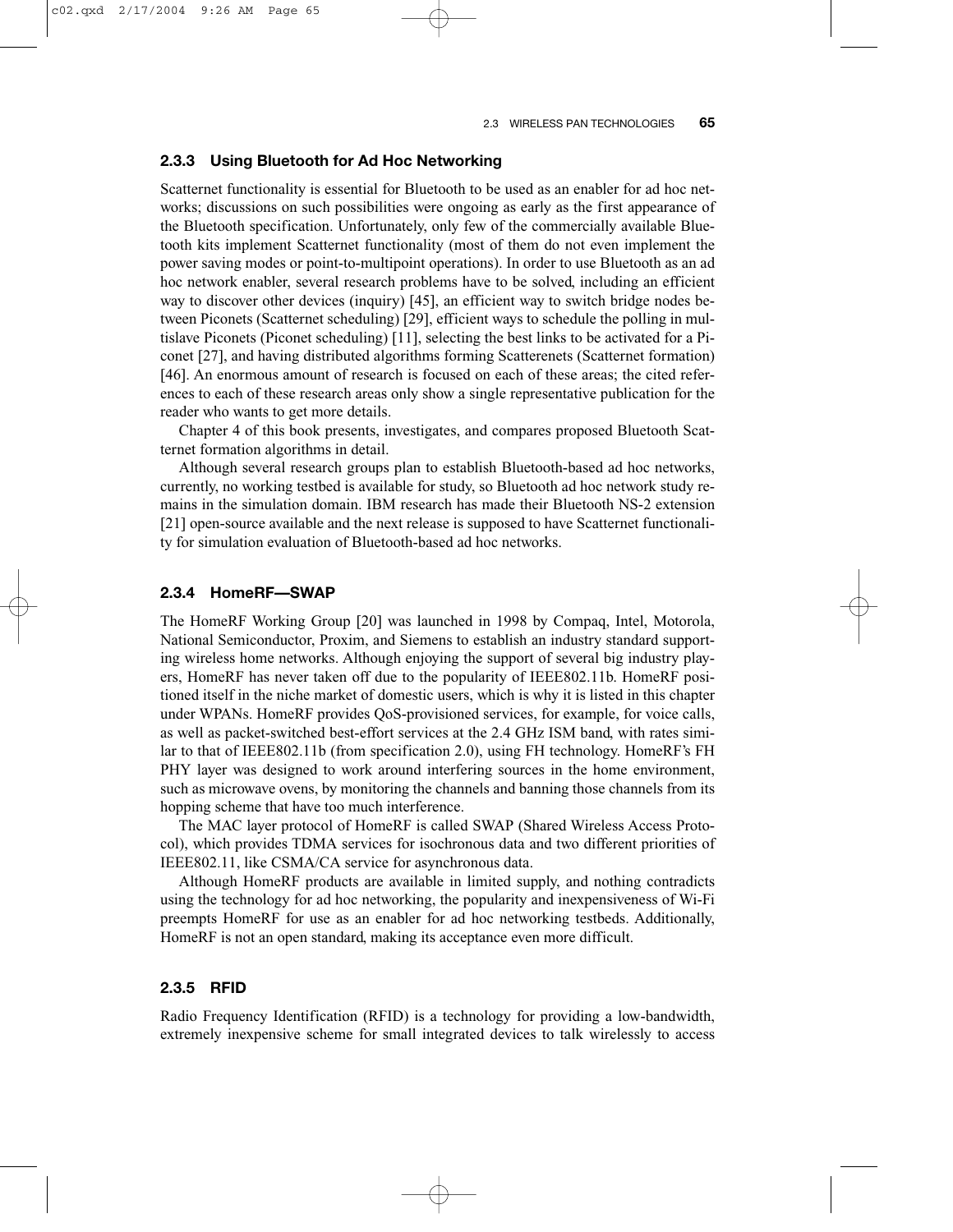points relaying their ID (along with some optional data). RFID is used mainly for inventory purposes to be able to automatically monitor large inventories that are individually tagged with RFID tags. RFID can use active or passive tags. Passive tags do not have an internal power source but need to be placed in an electromagnetic field to be activated and readable, whereas active tags are battery operated and have a longer range, but are more expensive. Unfortunately, RFID technology lacks strong standards; most of the products available represent someone's proprietary technology.

The authors of this chapter are unaware of any serious RFID-based ad hoc network proposals, testbeds, or simulations, although RFID can be an extremely inexpensive basis for large-scale, low-rate-sensor ad hoc networks. The reader interested in more details about RFID is referred to the online resources [37, 38].

## **2.4 CONCLUSION**

This chapter introduced several WPAN and WLAN standards. In the WLAN are, the strongest competitor today is IEEE802.11b, also called Wi-Fi 2.4 GHz. Wi-Fi 5.2 GHz (IEEE802.11a) is quickly emerging, providing symbol rates comparable to that of Fast-Ethernet. Wi-Fi defines an ad hoc operational mode, which makes it the most common off-the-shelf enabler for ad hoc network testbeds.

Bluetooth is the strongest standard in the WPAN field. Although the Bluetooth specification allows for the establishment of ad hoc networks, referred to as Scatterenets, there are major challenges that need to be overcome for Bluetooth to be considered a strong contender as an off-the-shelf ad hoc networking enabler.

Although it has been shown that none of these technologies is perfect for ad hoc networks, they will remain the premier choices for establishing testbeds. Ad hoc research will have to wait for dedicated ad hoc PHY and MAC technology until a killer application is defined for wide, commercial use of ad hoc networks.

Chapters 3 and 4 further investigate the use of the IEEE802.11 and Bluetooth technologies, respectively, for ad hoc networking.

## **ACKNOWLEDGMENTS**

Our sincere gratitude goes to Rózsa P. Záruba and Wook Choi, who helped in collecting and compiling the documents for this chapter.

## **REFERENCES**

- 1. Official Homepage of The IEEE802.11 Working Group for Wireless LANs, http:// grouper.ieee.org/groups/802/11/.
- 2. IEEE 802, "Get IEEE 802," http://standards.ieee.org/getieee802/.
- 3. 802–11 Planet Online Resource, http://www.80211-planet.com/.
- 4. Acticom R&D, http://www.acticom.de/1357.html.
- 5. Ad Hoc Protocol Evaluation Testbed, http://apetestbed.sourceforge.net/.
- 6. W. A. Arbaugh, "An Inductive Chosen Plaintext Attack Against WEP/WEP2," *IEEE Document 802.11-01/230,* May 2001.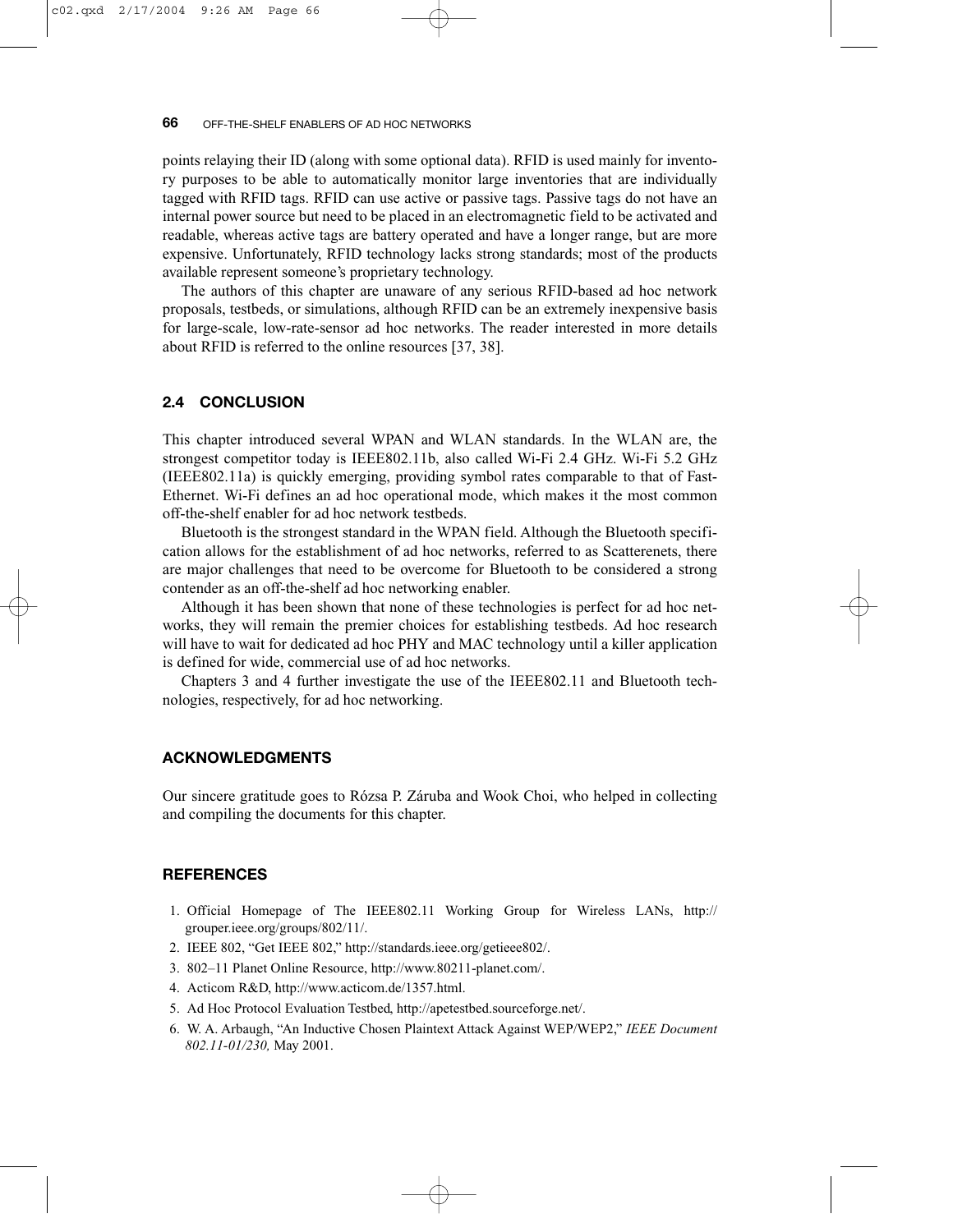- 7. Bluetooth SIG, "Specification of the Bluetooth System—Core," vol. 1, version 1.1, http:// www.bluetooth.com/dev/specifications.asp, February 2001.
- 8. Bluetooth SIG, "Specification of the Bluetooth System—Profiles," vol. 2, version 1.1, http:// www.bluetooth.com/dev/specifications.asp, February 2001.
- 9. N. Borisov, I. Goldberg, and D. Wagner, "Intercepting Mobile Communications: The Insecurity of 802.11," in *Proceedings of the Seventh Annual International Conference on Mobile Computing and Networking (MOBICOM2001),* pp. 180–189, Rome, Italy, July 2001.
- 10. J. Bray, C. F. Sturman, and J. Mendolia, *Bluetooth 1.1: Connect Without Cables,* 2nd ed., Prentice-Hall, 2001.
- 11. A. Capone, M. Gerla, and R. Kapoor, "Efficient Polling Schemes for Bluetooth Picocells," in *Proceeding of the IEEE International Conference on Communications (ICC2001),* vol. 7, pp. 1990–1994, Helsinki, Finland, June 2001.
- 12. I. Chen, "Wireless Ad Hoc Messenger," a Virginia Tech and Microsoft project, http://people. cs.vt.edu/~irchen/microsoft-grant/description.html.
- 13. J. C. Chen and J. M. Gilbert, "Measured Performance of 5GHz 802.11a Wireless LAN Systems," Atheros Communications White Paper, http://www.atheros.com/pt, 2001.
- 14. T. Clausen, P. Jacquet, A. Laouiti, P. Minet, P. Mulethaler, A. Qayyum, and L. Viennot, "Optimized Link State Routing Protocol," IETF DRAFT, draft-ietf-manet-olsr-02.txt, http://hipercom.inria.fr/olsr/, July 2002.
- 15. The DAWN project, http://ntrg.cs.tcd.ie/dawn.php.
- 16. ETSI—BRAN, "ETSI HIPERLAN 1 Standards," http://www.etsi.org/frameset/home.htm?/ technicalactiv/Hiperlan/hiperlan1.htm.
- 17. ETSI—BRAN, "ETSI HiperLAN 2 Standards," http://www.etsi.org/frameset/home.htm?/technicalactiv/Hiperlan/hiperlan2.htm.
- 18. Global Mobile Information Systems Simulation Library (GloMoSim), http://pcl.cs.ucla.edu/ projects/glomosim/.
- 19. J. Habetha and M. Nadler, "Concept of Wireless Centralized Multihop Ad Hoc Network," in *Proceedings of the European Wireless Conference,* Dresden, September 2002.
- 20. HomeRF Working Group, http://www.homerf.org.
- 21. IBM Research, BlueHoc: Open-Source Bluetooth Simulator, http://www–124.ibm.com/developerworks/opensource/bluehoc/.
- 22. IBM Zurich Research Laboratory, "Wireless Infrared Multipoint Network—Alr," http://www. zurich.ibm.com/cs/wireless/usermodel.html.
- 23. D. B. Johnson, "Routing in Ad Hoc Networks of Mobile Hosts," in *Proceedings of the. ACM MOBICOM '94,* December 1994.
- 24. M. Johnsson, "HiperLAN/2—The Broadband Radio Transmission Technology Operating in the 5GHz Frequency Band," White Paper in HiperLAN 2 Global Forum, http://www.hiperlan2.com/ technology.asp, 1999.
- 25. P. Karn, "MACA—A New Channel Access Protocol for Wireless LANs," in *Proceedings of the ARRL/CRRL Amateur Radio 9th Computer Networking Conference,* pp.134–140, 1990.
- 26. A. McCormick, "OFDM Tutorial," http://oldeee.see.ed.ac.uk/~acmc/OFDMTut.html.
- 27. Gy. Miklós, A. Rácz, Z. Turányi, A. Valkó, and P. Johansson, "Performance Aspects of Bluetooth Scatternet Formation," in poster section of *MobiHoc 2000,* Boston, MA, August 2002.
- 28. B. A. Miller and C. Bisdikian, *Bluetooth Revealed: The Insider's Guide to an Open Specification for Global Wireless Communications,* Prentice-Hall, 2000.
- 29. V. B. Misic and J. Misic. "Performance of Bluetooth Bridges in Scatternets With Limited Service Scheduling", *ACM/Kluwer Journal of Mobile Networks and Applications (MONET),* special issue on Advances in Research of Wireless Personal Area Networking and Bluetooth Enabled Networks, to appear, 2002.